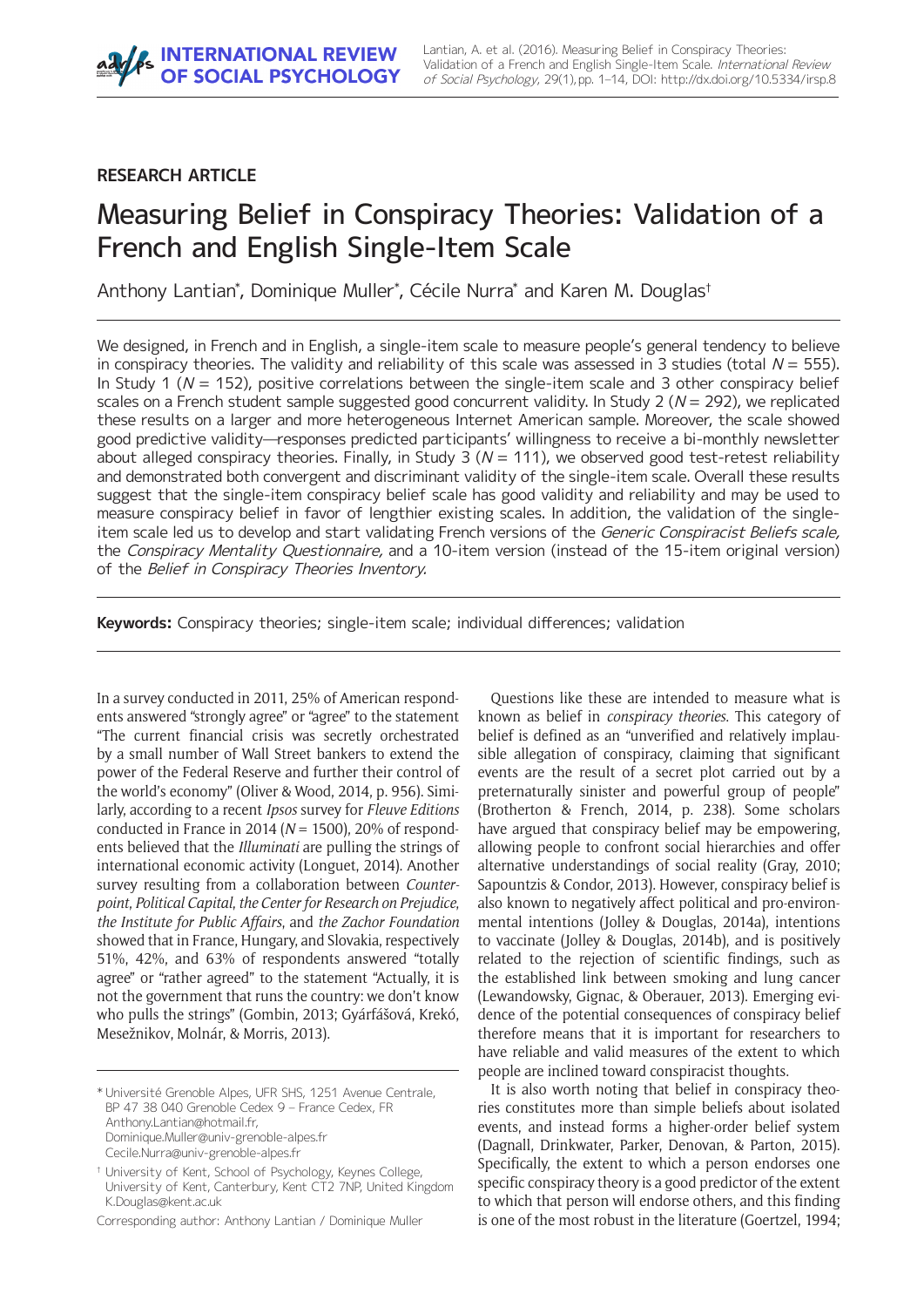Sutton & Douglas, 2014; Swami et al., 2011). This *conspiracist ideation* has been interpreted as a manifestation of an underlying *conspiracy mentality* (Moscovici, 1987; Imhoff & Bruder, 2014) or a *monological belief system* of mutually supportive beliefs (Goertzel, 1994). More broadly, it means that conspiracy belief is generally considered as a unidimensional construct and can be seen as a more general indicator of cognitive functioning or *conspiratorial mindset* (Dagnall et al., 2015).

This mindset is sometimes characterized as a thinking disposition, involving lower levels of analytic thinking (Swami, Voracek, Stieger, Tran, & Furnham, 2014). Moreover, empirical evidence shows that people who believe in conspiracy theories have a specific personality profile. Indeed, a significant body of empirical work has explored the relationships between various individual differences variables and conspiracy belief (e.g., Bruder, Haffke, Neave, Nouripanah, & Imhoff, 2013; Goertzel, 1994; Swami, Chamorro-Premuzic, & Furnham, 2010; Swami et al., 2011). To name just a few, people who hold conspiracy beliefs are characterized by lower agreeableness (Swami et al., 2010, 2011), lower interpersonal trust (Abalakina-Paap, Stephan, Craig, & Gregory, 1999; Goertzel, 1994; Wagner-Egger & Bangerter, 2007), and higher openness to experience (Swami et al., 2011; Swami et al., 2013).

To build knowledge about the association between personality variables and conspiracy belief, researchers have developed a number of scales designed to measure the extent to which people endorse conspiratorial explanations (Brotherton, French, & Pickering, 2013; Bruder et al., 2013; Douglas & Sutton, 2011; Swami et al., 2010; Wagner-Egger & Bangerter, 2007). Some of these scales measure belief in conspiracy theories about only one specific event, such as the NASA moon landings (Swami et al., 2013), the *Da Vinci code* (Newheiser, Farias, & Tausch, 2011), or even fictitious conspiracies (Swami et al., 2011). Others measure belief in a wider range of well-known conspiracy theories such as those associated with the World Trade Center 9/11 attacks, the death of Princess Diana, the NASA moon landings, and the assassination of President John F. Kennedy (e.g., Douglas & Sutton, 2008; Swami et al., 2010). Other scales still measure what is known as a generalized conspiratorial mindset where more general conspiracist views are examined rather than belief in specific conspiracy theories (e.g., Brotherton et al., 2013; Bruder et al., 2013). Although they take different approaches, all of the existing scales that have been developed to measure conspiracy belief could be, in certain contexts (e.g., in a study where time or the number of questions is limited), reasonably lengthy—all involve participants answering a number of questions and range from 5 questions (Bruder et al., 2013) to 15 questions long (Brotherton et al., 2013; Swami et al., 2010).

Although these scales have proven very fruitful in extending knowledge of the psychological factors that are associated with conspiracy belief, we feel that they may be not suited for all situations. More generally, the choice to include or not to include a scale could be based on pragmatic considerations such as space in a questionnaire or mean time of completion (Konrath, Meier, &

Bushman, 2014). Due to its limited space and short completion time, a single-item measure can increase the likelihood of being included and, by extension, contributing to the knowledge of the personality traits associated with conspiracy belief. Moreover, longer scales can increase the fatigue, boredom, and noncooperation of the respondent (Robins, Hendin, & Trzesniewski, 2001; Robinson, Shaver, & Wrightsman, 1991) and can decrease the response rate compared to shorter scales (Edwards, Roberts, Sandercock, & Frost, 2004). Also, if conspiracy belief needs to be assessed on more than one occasion, lengthier scales pose significant demands on respondents. Finally, a single-item scale could easily be included as a control of the baseline level of the general trend to believe in conspiracy theories or used as a prescreening test. Indeed, answering just one question about conspiracy belief may lead to less suspicion than answering several questions about it. For all these reasons, we propose, through three studies, to validate a single-item scale designed to assess people's tendency to believe in conspiracy theories. To the best of our knowledge, no single-item scale has yet been proposed.

At first glance, it may seem provocative to argue that one can measure a complex construct like conspiracy belief with a single item, especially because there are an immense number of existing conspiracy theories about a vast range of distinct events (Knight, 2003). However, as we already mentioned, knowing the level of people's belief in one specific conspiracy theory helps to somewhat estimate their belief in other conspiracy theories, and belief in conspiracy theories is largely seen to be a general construct rather than a set of separate beliefs. Consistent with this logic, endorsing a specific conspiracy theory has been found to predict the degree to which people endorse even mutually incompatible conspiracy theories (Wood, Douglas, & Sutton, 2012), as well as fictional conspiracy theories (Swami et al., 2011). It is therefore not unreasonable to attempt to tap into a general propensity to believe in conspiracy theories with just a single-item measure.

More generally, it is also important to keep in mind that a number of well-established constructs in psychology have been successfully measured with single-item scales, such as self-esteem (Robins et al., 2001), anxiety (Davey, Barratt, Butow, & Deeks, 2007), and more recently narcissism (Konrath et al., 2014). One could argue, however, that a crucial shortcoming of single-item measures is the increased vulnerability to random measurement errors (Konrath et al., 2014; Schmidt & Hunter, 1996), compared to longer measures that can compensate for accidental errors committed by participants when they answer questions. The answer to this concern is twofold. First, sometimes the primary goal of a researcher is to benefit from the advantages of single-item measures, such as ease of administration, time, and energy savings, even if there is a reasonable reduction in reliability. Second, it is not always the case that single-item scales are associated with poor psychometric properties (Rammstedt & Beierlein, 2014).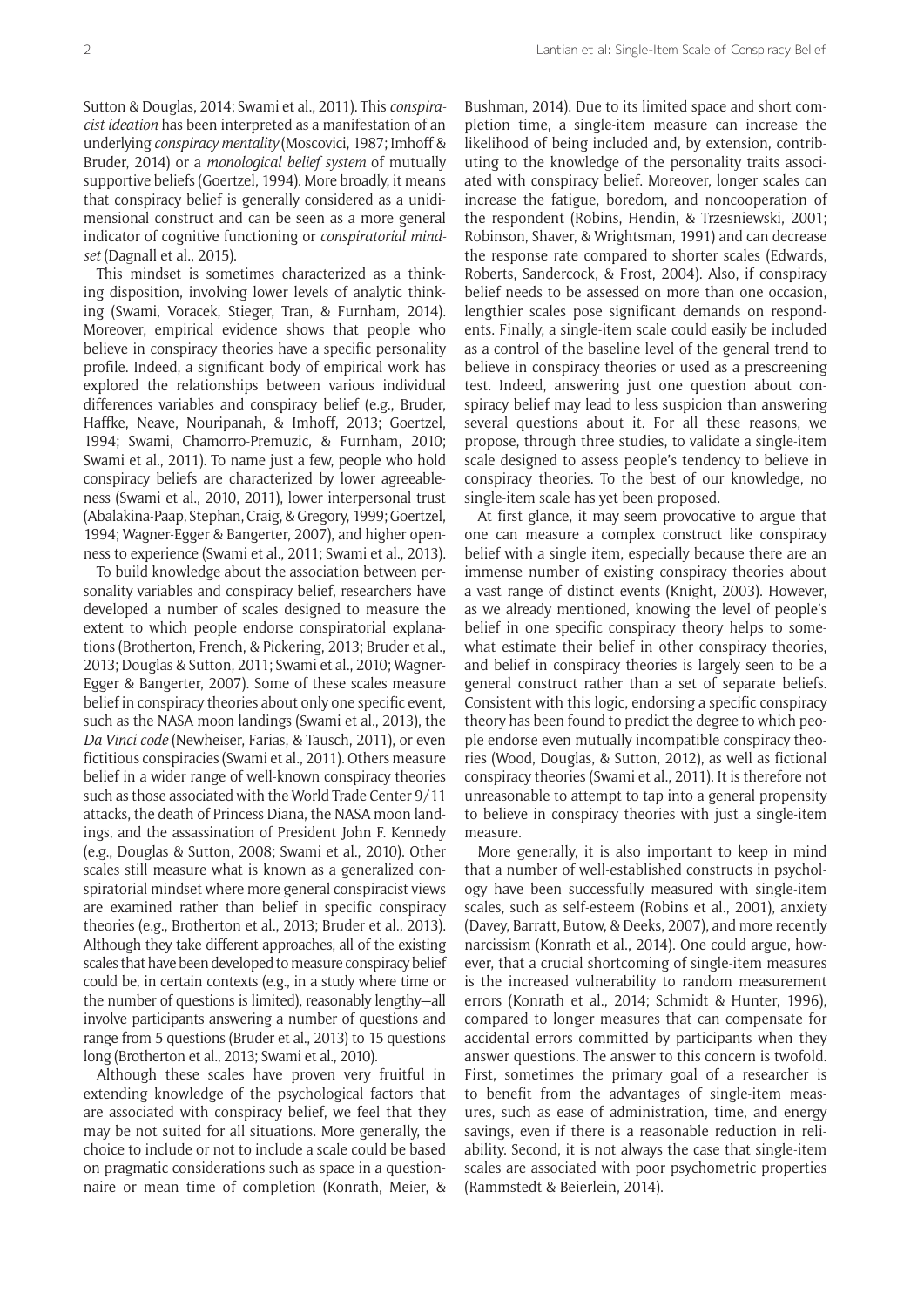# **Construction of the Single-Item Conspiracy Belief Scale**

Rather than shortening one of the existing scales, which typically use several questions to examine conspiracy belief, our goal was to create a single-item conspiracy belief scale tapping into the general propensity to believe in conspiracy theories. That is, we sought to capture the breadth of conspiracy mentality with a single question. To ensure good face validity, we developed the general instructions of the single-item conspiracy belief scale by modeling it on the instructions given in the introductions to two other conspiracy belief scales (Brotherton et al., 2013; Swami et al., 2010). Notably, we tried to insist on the idea of the existence of debates and controversies about the origin of certain events and allegations of cover-ups. These ideas refer directly to influential definitions of conspiracy belief (Douglas & Sutton, 2008; Keeley, 1999). More specifically, our instructions give examples of political and social events (e.g., the assassination of President John F. Kennedy) that have been the source of numerous conspiracy theories. As in other research, we deliberately chose not to mention the word "conspiracy theory" (Douglas & Sutton, 2008; Wood & Douglas, 2013), knowing that the term may be negatively connoted (Husting & Orr, 2007). The item specifically asked to what extent people think the authorities frequently hide the truth regarding the real origin of some events. Although in the instructions we designate the potential conspirators as "powerful individual or organizations (for example secret services or government)", we chose to focus the question on attitudes toward the version of the events given by authorities. We did so because the authorities are generally those who establish and disseminate the official explanation. Moreover, systematically questioning the official version provided by authorities is a critical feature of belief in conspiracy theories (Keeley, 1999; Wood & Douglas, 2013). Furthermore, the authorities are easily accused of either being involved, infiltrated, or at least manipulated by the conspirators (Melley, 2002). Like Swami and colleagues (2010), we used a nine-point scale (1 = *Completely false* to 9 = *Completely true*), which allows participants to express a relatively nuanced answer. As a first step, we designed the French version of the scale and this version served as the basis for the English version (see **[Appendix A](https://s3-eu-west-1.amazonaws.com/ubiquity-partner-network/up/journal/rips/irsp-8_lantian-appendixes.pdf)**).

# **Overview**

The purpose of Study 1 was to assess the concurrent validity of the French version of the single-item conspiracy belief scale by studying the correlations between this new scale and three other scales known to measure conspiracy belief. In Study 2, we replicated the test of the concurrent validity with a larger and more heterogeneous sample, but now using an English version of the scale. In addition, Study 2 examined the predictive validity of the scale. Finally, we designed Study 3 to assess test-retest reliability, as well as the convergent and discriminant validity of the single-item conspiracy belief scale<sup>1</sup>.

# **Study 1**

# **Participants and Procedure**

Participants were 152 students from a masters course in education (125 female and two respondents did not indicate their gender), with a mean age of 22.88 years (*SD =* 3.53). During class time, participants completed a booklet containing all of the measures, administered in a counterbalanced order (four possible orders<sup>2</sup>).

#### **Materials**

The single-item conspiracy belief scale was introduced by a short paragraph (see **[Appendix A](https://s3-eu-west-1.amazonaws.com/ubiquity-partner-network/up/journal/rips/irsp-8_lantian-appendixes.pdf)**). It was followed by a single item consisting of the affirmation: "I think that the official version of the events given by the authorities very often hides the truth." (1 = *Completely false* to 9 = *Completely true*), with a higher score reflecting higher belief in conspiracy theories.

The other scale is the *Generic Conspiracist Beliefs scale* (GCB; Brotherton et al., 2013), which is a 15-item scale (each measured from 1 = *Definitely not true* to 5 = *Definitely true*) that measures conspiracist ideation using 15 generic statements (e.g., "Certain significant events have been the result of the activity of a small group who secretly manipulate world events"). To produce a French version of this scale, three researchers independently translated the scale (with the instructions) from English to French and agreed on a single version. Then, a bilingual researcher back-translated this version from French to English. Finally, one of the three original English-to-French translators plus two other researchers compared the equivalences between the last back-translated version to the original. The few discrepancies were resolved after discussion (see **[Appendix B](https://s3-eu-west-1.amazonaws.com/ubiquity-partner-network/up/journal/rips/irsp-8_lantian-appendixes.pdf)**). The internal consistency of the scale was high ( $\alpha = .85$ ). All of the items were averaged to form a single score, with higher scores indicating higher belief in conspiracy theories<sup>3</sup>.

We also included the *Belief in Conspiracy Theories Inventory* (BCTI; Swami et al., 2010; Swami et al., 2011). Although this scale was originally composed of 15 items (each answered from 1 = *Completely false* to *9 = Completely true*), we chose, guided by face validity, to present only items referring to events that French people would know about<sup>4</sup>. Thus, we chose 10 items and translated them into French using the same procedure as above. For convenience, hereafter we will refer to this short version of the BCTI scale as the BCTI-10. All of the items were averaged to form a single score ( $\alpha$  = .83), with higher scores representing higher belief in conspiracy theories (see **[Appendix C](https://s3-eu-west-1.amazonaws.com/ubiquity-partner-network/up/journal/rips/irsp-8_lantian-appendixes.pdf)**).

We also included, the *Conspiracy Mentality Questionnaire* (CMQ; Bruder et al., 2013), a five-item scale (each answered from 0 = *Certainly not* to 100% = *Certain*) intended to measure what the authors refer to as a general conspiracy mentality (e.g., "there are secret organizations that greatly influence political decisions"). We translated all of the items to French with the same procedure as above, and we averaged them to form a single score ( $\alpha$  = .79), with higher scores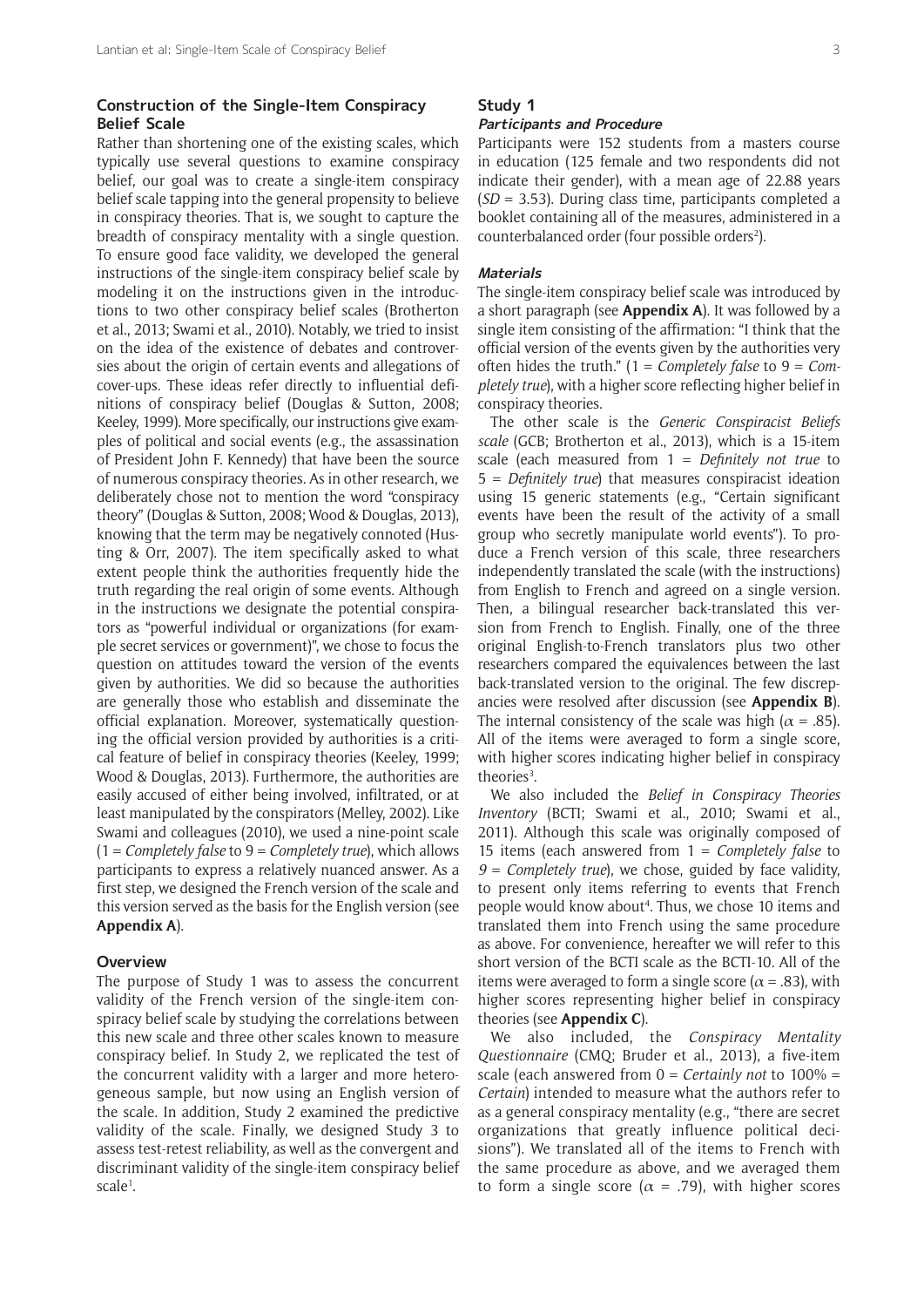corresponding to higher belief in conspiracy theories (see **[Appendix D](https://s3-eu-west-1.amazonaws.com/ubiquity-partner-network/up/journal/rips/irsp-8_lantian-appendixes.pdf)**).

Finally, participants indicated their gender and age, and were orally debriefed and thanked at the end of the study. No compensation was offered for their participation.

# **Results**

As can be seen in **Table 1** and as expected, the singleitem conspiracy belief scale was positively correlated with the three other conspiracy belief measures. The Pearson's *r* correlation coefficients ranged from .41 to .50. More generally, these results seem to indicate a relative stability and homogeneity between all of the bivariate correlations we examined, whichever conspiracy belief scale was used. It is also noteworthy that the relationships between the single-item and the three critical measures were not moderated by order (*p*s > .58). This was also the case in Study 2 (*p*s > .09) and will therefore not be mentioned further.

### **Discussion**

Study 1 was the first step in examining the validity of our new single-item measure of conspiracy belief. We assessed the concurrent validity of this new scale by exploring its relationship with three other measures of conspiracy belief that are commonly used in the literature. As expected, we found positive correlations between our single-item measure and each of the three other conspiracy belief scales. These correlations are not as high as one

could expect. It is worth noticing, however, these correlations are similar in size to what we found between the other validated conspiracy scales.

In sum, Study 1 has shown that the single-item conspiracy belief scale shares satisfactory variance with other validated instruments intended to capture belief in conspiracy theories. However, two possible weaknesses could be the relative homogeneity of our sample—who were all students from a masters course in education and predominantly women—as well as the modest size of this sample (*N* < 200). We addressed these two weaknesses in Study 2.

# **Study 2**

Study 2 was conducted on Amazon Mechanical Turk (MTurk), which is a crowdsourcing service that enables researchers to reach a more diverse sample than the traditional samples used in psychology (Berinsky, Huber, & Lenz, 2012; Buhrmester, Kwang, & Gosling, 2011). Because participants on MTurk are mostly American citizens (or people from India, but we restricted our sample to Americans) it also allows us to generalize our results to an American sample. Finally, to test the predictive validity of the single-item measure, we added a quasi-behavioral measure intended to examine if responses on the single-item conspiracy belief scale could predict a subsequent decision related to conspiracy theories—in this case the decision to subscribe to a bi-monthly newsletter about alleged conspiracy theories.

|                  | 1. Single-item<br>conspiracy belief | 2. GCB <sup>1</sup>    | 3. BCTI-10 <sup>2</sup> | 4. CMQ <sup>3</sup>  | 5. Age               | 6. Gender <sup>4</sup> |
|------------------|-------------------------------------|------------------------|-------------------------|----------------------|----------------------|------------------------|
| 1.               |                                     |                        |                         |                      |                      |                        |
| 2.               | $.50***$<br>[.37, .61]              |                        |                         |                      |                      |                        |
| 3.               | $.50***$<br>[.37, .61]              | $.66***$<br>[.56, .74] |                         |                      |                      |                        |
| 4.               | $.41***$<br>[.27, .54]              | $.55***$<br>[.43, .65] | $.38***$<br>[.24, .51]  |                      |                      |                        |
| 5.               | .01<br>$[-.15, .18]$                | .01<br>$[-.15, .17]$   | $-.05$<br>$[-.21, .11]$ | .02<br>$[-.14, .18]$ |                      |                        |
| 6.               | .03<br>$[-.13, .19]$                | .10<br>$[-.07, .25]$   | .03<br>$[-.13, .19]$    | .06<br>$[-.10, .22]$ | .06<br>$[-.10, .22]$ |                        |
| $M_{\rm}$        | 6.32                                | 2.82                   | 3.68                    | 7.19                 | 22.88                |                        |
| SD               | 2.03                                | 0.64                   | 1.42                    | 1.31                 | 3.53                 |                        |
| $\boldsymbol{N}$ | $151^5$                             | 152                    | $151^{5}$               | 152                  | 1495                 | 150 <sup>5</sup>       |

**Table 1:** Bivariate Correlations (With 95% Confidence Intervals) Between all the Variables (Study 1). *Notes*:

 $*** = p < .001$ .

- <sup>1</sup> GCB = Generic Conspiracist Beliefs scale.
- <sup>2</sup> BCTI-10 = Belief in Conspiracy Theories Inventory, 10-items version.
- <sup>3</sup> CMO = Conspiracy Mentality Questionnaire.
- <sup>4</sup> Gender is coded -0.5 for woman ( $n = 125$ ) and 0.5 for man ( $n = 25$ ). Values represent point-biserial correlations.
- <sup>5</sup> Variation in sample size is due to missing values.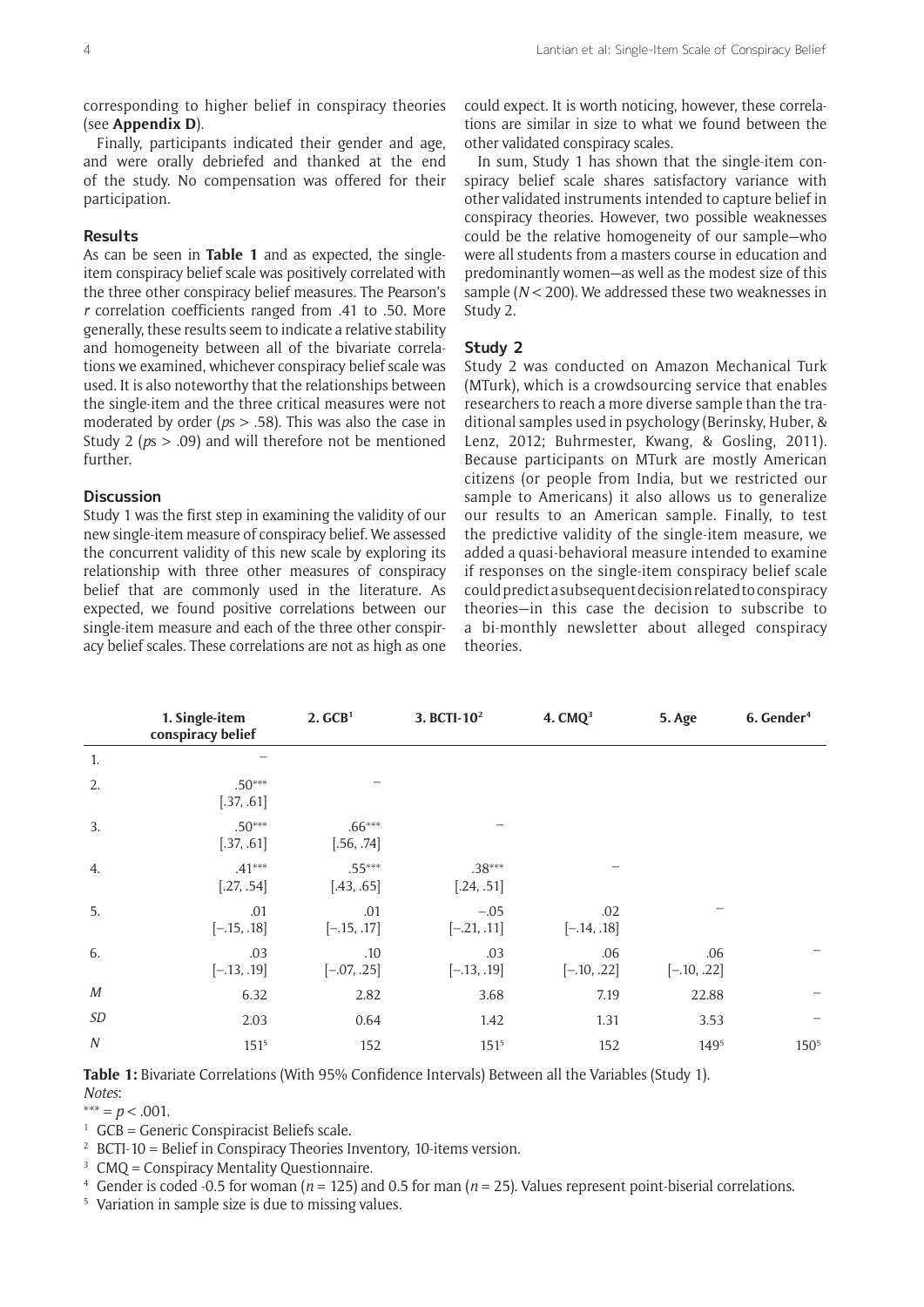#### **Participants**

We recruited 292 American participants on MTurk. In total, 25 participants were excluded from the sample (although it should be noted that the main findings remain the same when including these participants in the analyses). Of these, 18 were excluded because they made two or more errors on three attention check items explained below (a criterion fixed before the study), two because their answers were considered as being not serious (their answers were the same for every single question), one because they participated twice, two because they were not Americans, one because their data were not correctly recorded, and one because they expressed suspicion about the authenticity of the newsletter. In total, our final sample was composed of 267 participants (161 women,  $M_{\text{age}} = 34.69$ ,  $SD_{\text{age}} = 12.55$ ). Participants were paid US\$ 0.30 for their participation.

#### **Materials and Procedure**

The materials and procedure of Study 2 were the same as Study 1 with four exceptions: (1) all of the material was in English, (2) because we no longer used a French sample, we provided the complete version of the BCTI (15-item version) instead of the 10-item version, (3) three attention check items were added throughout the study to detect non-diligent participants, such as "so we can be sure that you are reading the questions carefully, please answer "Completely True" to this question" (Jolley & Douglas, 2014b), (4) thanks to Qualtrics software options ([http://](http://www.qualtrics.com/) [www.qualtrics.com/\)](http://www.qualtrics.com/), all of the possible order combinations of the four measures of conspiracy belief could be presented, giving a total of 24 possible orders.

After the four conspiracy belief measures, we added a quasi-behavioral measure (see **[Appendix E](https://s3-eu-west-1.amazonaws.com/ubiquity-partner-network/up/journal/rips/irsp-8_lantian-appendixes.pdf)**). This measure gave participants the possibility of registering for a newsletter (with the frequency of two private messages a month) about alleged conspiracy theories. To respect the anonymity of participants and avoid a floor effect, participants did not need to enter their email, but simply to choose between "yes" or "no" to receive this newsletter *via* private messages on MTurk. Importantly, we specified that their decision regarding this newsletter would have no impact on their payment. At the end of the procedure, just after entering demographic information as in Study 1, participants were thanked and debriefed about the true objective of the study and the fact that the newsletter was bogus.

#### **Results**

All the results are presented in **Table 2**. The singleitem conspiracy belief scale was again significantly and positively correlated with the three other conspiracy belief scales measured<sup>5</sup>. All three bivariate Pearson's *r* correlation coefficients fell within a range of .66 to .72. Unexpectedly, by comparing the three bivariate correlations between the previous French sample and the American sample (by using Fisher r-to-z transformations) we observed that the effect sizes were significantly stronger in the American sample (Study 2) than in the French sample (Study 1).

Regarding the quasi-behavioral measure, 27.72% (*n* = 74) of the participants agreed to register for the newsletter about alleged conspiracy theories. More important, a point-biserial correlation between the single-item conspiracy belief scale and the decision to register for the newsletter revealed a significant relationship between these two variables (note that a logistic regression also revealed a significant relationship,  $p = .008$ ) such that higher responses on the single-item measure predicted greater willingness to receive the newsletter. It must also be mentioned that the three other conspiracy belief measures were also significant predictors of agreement to register for the newsletter.

# **Discussion**

Study 2 provides additional support for the concurrent validity of the single-item conspiracy belief scale by successfully showing that it shares a substantial amount of variance with the other lengthier measures of conspiracy belief. It is also noteworthy that in Study 2, we found large correlations (with small confidence intervals) while some of the correlations were only modest in Study 1. These differences could be due to cultural differences or to other factors that varied between our two studies, such as the mode of administration (internet versus pencil-and-paper studies) or differences in sample homogeneity. For instance, one might wonder whether the gender imbalance in Study 1 (with a majority of women in the sample) could be responsible for these differences. This seems unlikely, however, because in Study 1 (with a majority of women in the sample) the sizes of these correlations were descriptively larger for women. Again, this result adds evidence for the convergent validity of the single-item scale.

Finally, we were also able to provide evidence for the predictive validity of the single-item conspiracy belief scale by showing that responses on this scale predicted who agreed to receive a newsletter about alleged conspiracies (even if the size of the effect is only small-tomedium, see Cohen, 1992). Because this decision was also predicted by the other three measures, this adds to both to the validation of our scale (by showing that our scale as well as previous scales predicted the same behavior) and to the other scales. Indeed, it should be emphasized that so far, the predictive validity of conspiracy belief at the behavioral level has not been well investigated. With the exception of a small number of studies that have measured behavioral intentions (e.g., Jolley & Douglas, 2014a, 2014b), little is known about how conspiracy belief may influence people's decision-making and then their actual behaviors. Thus the present findings also represent a contribution regarding the extent to which conspiracy belief may translate at least into low level action (i.e., asking for more information about conspiracies).

### **Study 3**

In Study 3, we aimed to assess the test-retest reliability, as well as the convergent and discriminant validity of the single-item conspiracy belief scale. Because it was necessary to test the same participants on two separate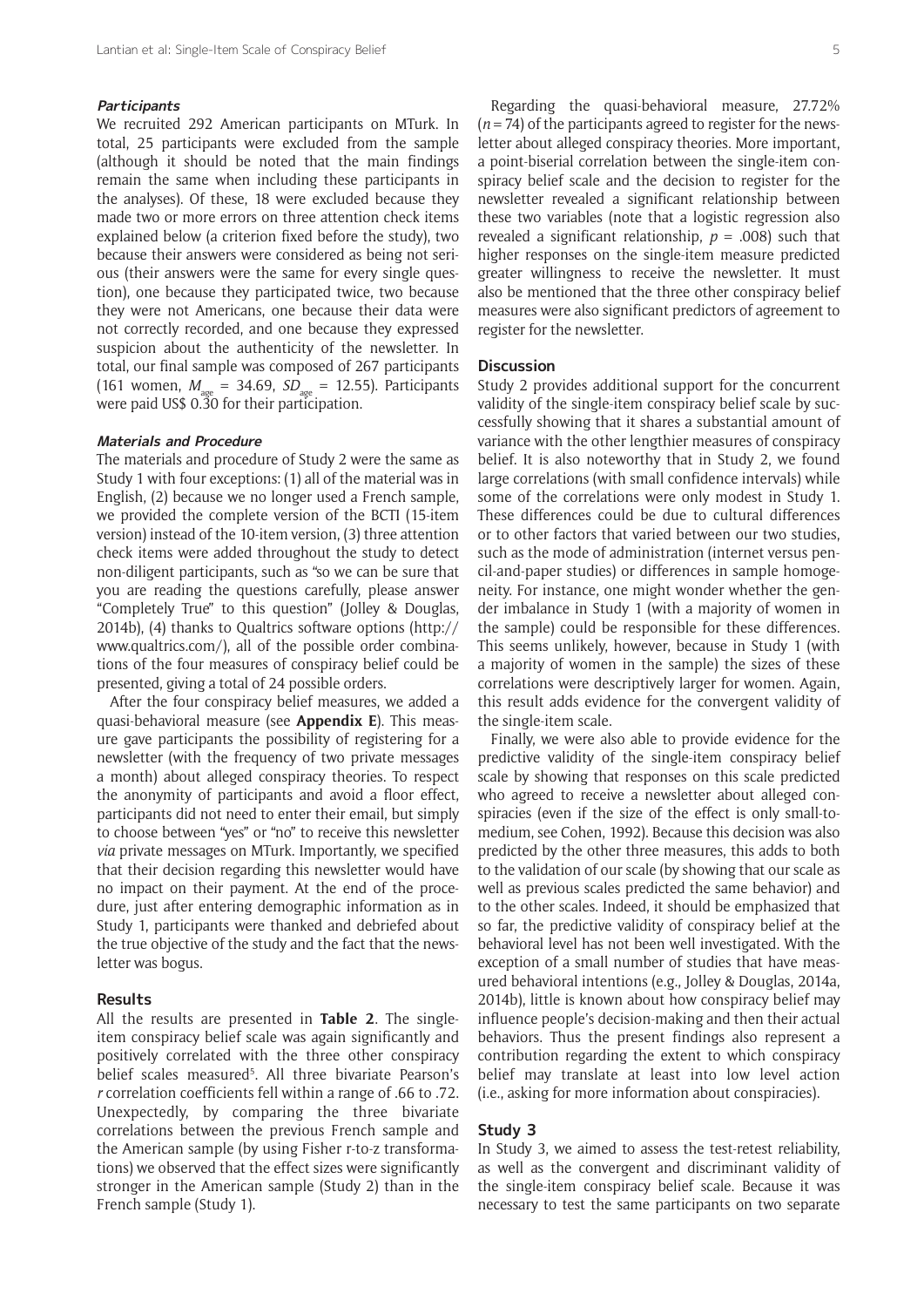|                  | 1. Single-item<br>conspiracy belief | 2. GCB <sup>1</sup>                     | 3. BCTI <sup>2</sup>                | 4. $CMQ3$                     | 5. Newsletter <sup>4</sup>              | 6. Age                  | 7. Gender <sup>5</sup> |
|------------------|-------------------------------------|-----------------------------------------|-------------------------------------|-------------------------------|-----------------------------------------|-------------------------|------------------------|
| 1.               |                                     |                                         |                                     |                               |                                         |                         |                        |
| 2.               | $72*** a (z = 3.49)$<br>[.66, .77]  |                                         |                                     |                               |                                         |                         |                        |
| 3.               | .66*** a (z = 2.55)<br>[.59, .72]   | $.83***$ a (z = 3.85)<br>[.79, .86]     |                                     |                               |                                         |                         |                        |
| 4.               | .70*** a (z = 4.20)<br>[.64, .76]   | $.75***$ a(z = 3.46)<br>[.70, .80]      | $.65***$ a (z = 3.65)<br>[.58, .72] |                               |                                         |                         |                        |
| 5.               | $.16**$<br>[.05, .28]               | $.20***$<br>[.09, .32]                  | $.17**$<br>[.05, .28]               | $.16***$<br>[.04, .27]        |                                         |                         |                        |
| 6.               | $-.04$<br>$[-.16, .08]$             | $-.14$ <sup>(*)</sup><br>$[-.26, -.02]$ | $-.08$<br>$[-.19, .04]$             | $-.06$<br>$[-.18, .06]$       | .07<br>$[-.05, .19]$                    |                         |                        |
| 7.               | $-.04$<br>$[-.16, .08]$             | $-.03$<br>$[-.15, .09]$                 | $-.00$<br>$[-.12, .12]$             | $-.11^{(†)}$<br>$[-.23, .01]$ | $-.14$ <sup>(*)</sup><br>$[-.26, -.02]$ | $-.04$<br>$[-.16, .08]$ |                        |
| М                | 5.87                                | 2.78                                    | 4.01                                | 6.96                          |                                         | 34.69                   |                        |
| SD               | 2.32                                | 0.93                                    | 1.76                                | 1.93                          |                                         | 12.55                   |                        |
| $\boldsymbol{N}$ | 267                                 | 267                                     | 267                                 | 267                           | 267                                     | 267                     | 267                    |
| $\alpha$         |                                     | .94                                     | .92                                 | .84                           |                                         |                         |                        |

**Table 2:** Bivariate Correlations (With 95% Confidence Intervals) Between all the Variables (Study 2). *Notes*:

† = *p* = .072. \* = *p* < .05. \*\* = *p* < .01. \*\*\* = *p* < .001.

- The symbols  $(')$  and  $(')$  mean that these effects were not predicted and do not remain significant or marginally significant when correcting the alpha level with a Bonferroni correction.
- $1$  GCB = Generic Conspiracist Beliefs scale.
- <sup>2</sup> BCTI = Belief in Conspiracy Theories Inventory.
- $3$  CMO = Conspiracy Mentality Questionnaire.
- <sup>4</sup> Newsletter is coded −0.5 for answer "no" (*n* = 193) and 0.5 for answer "yes" (*n* = 74). Values represent point-biserial correlations.
- <sup>5</sup> Gender is coded −0.5 for woman (*n* = 161) and 0.5 for man (*n* = 106). Values represent point-biserial correlations.
- <sup>a</sup> Indicates that the bivariate correlation found in Study 2 is significantly different ( $p < .05$ ) from the bivariate correlation found in Study 1. Comparisons have been made by using Fisher's r-to-z transformations (z values are indicated in brackets). To be strictly comparable, comparisons involving BCTI variable have been made by taking only the 10 items from the BCTI 10-item version  $(M = 3.91, SD = 1.85, \alpha = .89)$ .

occasions, we went back to using a French sample (with a different sample from Study 1). To examine convergent validity, we measured paranormal belief, which is known to correlate positively with responses on existing conspiracy belief scales (Brotherton et al., 2013; Darwin, Neave, & Holmes, 2011; Lobato, Mendoza, Sims, & Chin, 2014). We also measured interpersonal trust which is known to correlate negatively with conspiracy belief (Abalakina-Paap et al., 1999; Goertzel, 1994; Wagner-Egger & Bangerter, 2007). We expected the same pattern of results using our single-item conspiracy belief scale. Regarding discriminant validity, we measured self-consciousness since there are no theoretical reasons to predict a substantial positive or negative relationship with conspiracy belief.

#### **Participants and Procedure**

We recruited 111 French psychology undergraduate students (95 female, and one respondent who did not indicate their gender), with a mean age of 21.66 (*SD =* 5.34). The study took place in two sessions separated by 14 days. Level of belief in conspiracy theories was assessed at Time 1 (*N* = 96) and re-assessed at Time 2 (*N* = 90, among which 75 had participated at both Time 1 and 2) with four additional measures detailed below. We administered these measures in a counterbalanced order (three possible orders), with the single-item conspiracy belief scale always in first position to avoid unwanted sources of variation.

#### **Materials**

To assess test-retest reliability (only) the single-item conspiracy belief scale was assessed at both Time 1 and Time 2. At Time 2, we introduced the GCB scale (Brotherton et al., 2013) to have a reliable element of comparison. The internal consistency of this scale was high ( $\alpha$  = .86).

To measure paranormal belief, we used the French version (Bouvet, Djeriouat, Goutaudier, Py, & Chabrol, 2014) of the *Revised Paranormal Belief Scale* (PBS-R, Tobacyk, 2004). The French version of this scale is composed of 24 items (e.g., "Black magic really exists") with a seven-point rating scale (1 = *Strongly Disagree* to 7 = *Strongly Agree*).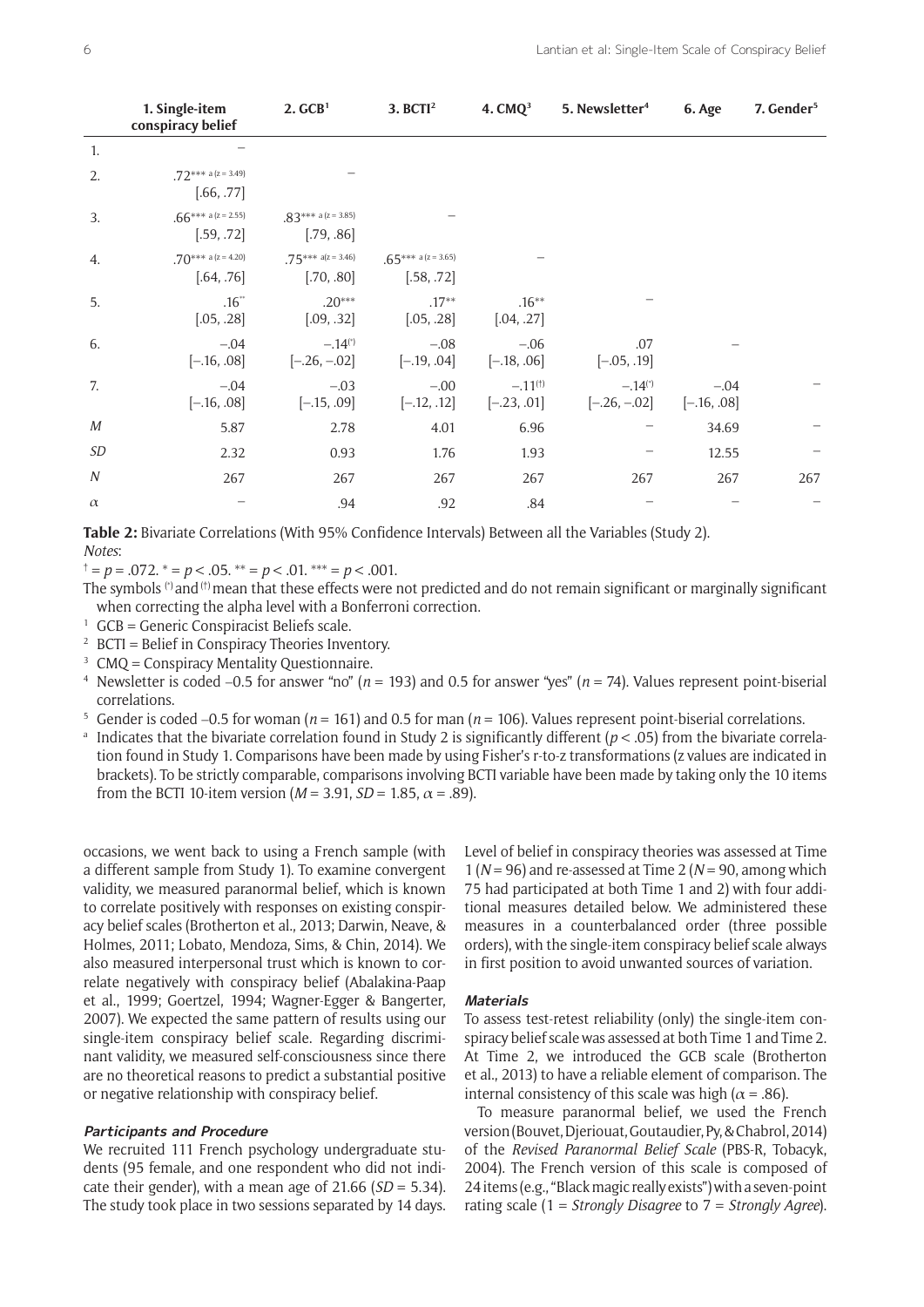This scale was originally composed of seven dimensions but as in previous investigations we chose to only use a single score, by summing all the items, to form a total paranormal belief score (Darwin et al., 2011; Tobacyk, 2004). Higher scores mean greater belief in paranormal phenomena ( $\alpha$  = .93).

We also used a French version of the four-item trust scale (Wagner-Egger & Bangerter, 2007), adapted from Goertzel (1994). For example, participants were asked to indicate on a five-point scale (1 = *Not at all*, 5 = *Very much*) to what extent they could trust their neighbors. We averaged the items to create a mean score of trust. Higher scores were indicative of higher levels of trust  $(\alpha = .74)$ .

Self-Consciousness was assessed with a French version (Pelletier & Vallerand, 1990) of the *Revised Self-Consciousness Scale* (Scheier & Carver, 1985). The scale is composed of 22 items (two items are reverse-scored) on a four-point rating scale (0 = *Not at all like me*, 1 = *A little like me*, 2 = *Somewhat like me*, 3 = *A lot like me*). The Revised Self-Consciousness Scale is subdivided into three subscales: private self-consciousness (nine summed items, e.g., "I think about myself a lot", higher score indicates higher private self-consciousness,  $\alpha$  = .66), public self-consciousness (seven summed items, e.g., "I'm usually aware of my appearance", higher score indicates higher public self-consciousness,  $\alpha$  = .79), and social anxiety (six summed items, e.g., "I get embarrassed very easily", where higher scores indicate higher social anxiety,  $\alpha = .71$ ).

To ensure that we could connect the answers given by participants at Time 1 and Time 2, each participant was asked to provide a personal code (only known by them) at the beginning of the two sessions. At the end of the study, participants reported their gender and age, and were orally debriefed and thanked. No compensation was offered for their participation.

#### **Results**

We found significant test-retest reliability of the singleitem conspiracy belief scale (*r* = .75, **Table 3**). This result indicates that the single-item conspiracy belief scale has a good stability over a period of two weeks.

In **Table 3** we present the correlations between all variables (including the single-item scale at both Time 1 and Time 2). Inspection of this table reveals that, in accordance with what could be expected based on the literature, our single-item conspiracy belief scale (both in Time 1 and Time 2) was positively associated with paranormal belief (although only marginally so at Time 1) and negatively associated with interpersonal trust. This suggests good convergent validity of this scale. Additionally, the other conspiracy belief measure (i.e., the GCB) showed the same pattern of relationships with these two variables.

Finally, the non-significant relationship between the single-item conspiracy belief scale and the three subdimensions of self-consciousness indicates good discriminant validity. Again, the other conspiracy belief measure (i.e., the GCB) showed the same pattern.

#### **Discussion**

Results of Study 3 show that the single-item conspiracy belief scale has good stability over time. Moreover, the fact that, in agreement with previous findings, this measure is positively related to paranormal belief and negatively related to interpersonal trust, suggests good convergent validity. We also provided evidence for the discriminant validity of the single-item scale by showing small and non-reliable correlations with an unrelated construct (i.e., self-consciousness). This evidence therefore suggests that the single-item conspiracy belief scale has good psychometrics properties.

# **General Discussion**

The purpose of these three studies was to test the validity of the single-item conspiracy belief scale. Despite its brevity and the limitations inherent to all single-item scales, the three current studies provide evidence that this is a valid and reliable measure of belief in conspiracy theories. More precisely, we demonstrated concurrent validity through the substantial shared variance between this new scale and three existing scales from the conspiracy theory literature. Moreover, Study 2 not only extends the external validity of the measure by using an American sample obtained from the Internet, but also revealed the predictive validity of the scale. We showed that this single-item conspiracy belief scale could predict a subsequent decision (having consequences outside the context of the study) regarding the registration for a bi-monthly newsletter about alleged conspiracy theories.

Study 3 provides further support for the scale by demonstrating that it has good stability over time. In line with good convergent and discriminant validities, this study showed that responses to the single-item scale were associated (or not associated) with measures of personality variables known to be related (or not related) to conspiracy belief. By showing that belief in conspiracy theories is positively associated with paranormal belief and negatively associated with trust, we made a contribution to the cumulative knowledge about the personality characteristics of people who display conspiracist thought.

Further information regarding the psychometric properties of the scale is obtained by collapsing all the data from the three studies ( $N = 514$ , taking only the T1 measure of Study 3, *M* = 6.04, 95% CI [5.85, 6.22],  $SD = 2.19$ , *Mdn* = 6, mode = 7, min = 1, max = 9). We can observe that this unimodal distribution is approximately symmetric (skew =  $-0.51$ ), although slightly negatively skewed. This trend can be additionally highlighted by the value of the mode and the fact that the confidence interval of the mean did not include the middle point of the scale (i.e., 5).

Another important contribution of our work is to provide French versions of three popular conspiracy belief scales: the *Generic Conspiracist Beliefs scale* (Brotherton et al., 2013)*,* the *Conspiracy Mentality Questionnaire* (Bruder et al., 2013)*,* and the *Belief in Conspiracy Theories Inventory* (Swami et al., 2010)*.* As for the GCB, we included our French version of this scale in our two French studies (i.e., Studies 1 and 3). By doing so, our studies provide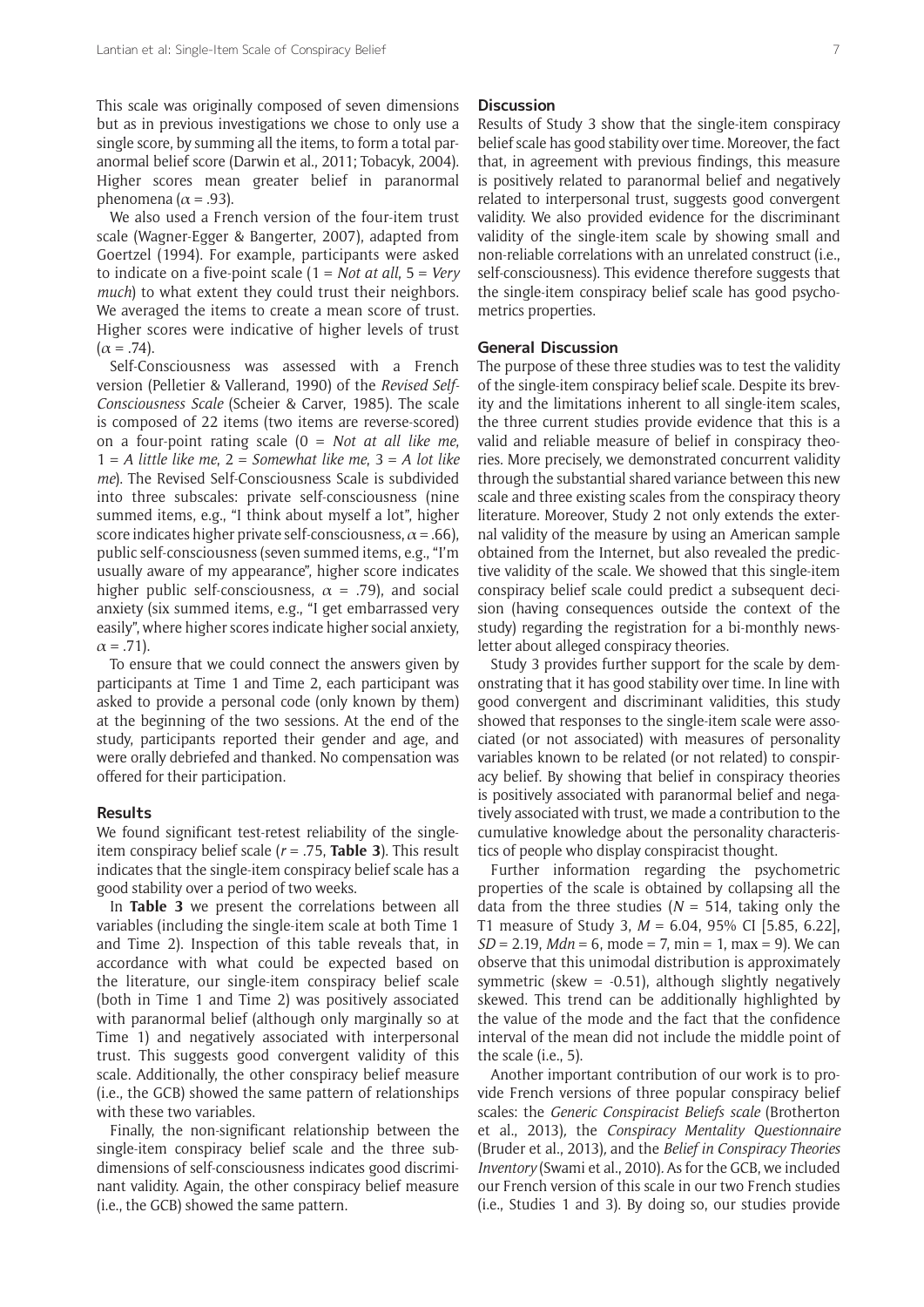|                                                                                  | 1. Single-item conspiracy<br>belief T1                                                                                                                                                                                                                   | conspiracy belief T2<br>2. Single-item                                                                                                                                                                                                                                                                                                                                                                 | $3.$ $GCB1$                           | 4. PBS-R <sup>2</sup>            | 5. Trust                             | 6. Private self-<br>consciousness        | consciousness<br>7. Public self-       | 8. Social<br>anxiety                                                                                                                                                                                                                                                                                                                                                             | 9. Gender <sup>3</sup> | 10. Age                                                                                                                                                                                                                                                                                                                                                                          |
|----------------------------------------------------------------------------------|----------------------------------------------------------------------------------------------------------------------------------------------------------------------------------------------------------------------------------------------------------|--------------------------------------------------------------------------------------------------------------------------------------------------------------------------------------------------------------------------------------------------------------------------------------------------------------------------------------------------------------------------------------------------------|---------------------------------------|----------------------------------|--------------------------------------|------------------------------------------|----------------------------------------|----------------------------------------------------------------------------------------------------------------------------------------------------------------------------------------------------------------------------------------------------------------------------------------------------------------------------------------------------------------------------------|------------------------|----------------------------------------------------------------------------------------------------------------------------------------------------------------------------------------------------------------------------------------------------------------------------------------------------------------------------------------------------------------------------------|
| $\div$                                                                           | -1                                                                                                                                                                                                                                                       |                                                                                                                                                                                                                                                                                                                                                                                                        |                                       |                                  |                                      |                                          |                                        |                                                                                                                                                                                                                                                                                                                                                                                  |                        |                                                                                                                                                                                                                                                                                                                                                                                  |
| $\overline{\sim}$                                                                | $.75***$<br>[.63, .84]                                                                                                                                                                                                                                   |                                                                                                                                                                                                                                                                                                                                                                                                        |                                       |                                  |                                      |                                          |                                        |                                                                                                                                                                                                                                                                                                                                                                                  |                        |                                                                                                                                                                                                                                                                                                                                                                                  |
| m                                                                                | $.50***$<br>[.31, .65]                                                                                                                                                                                                                                   | $.54***$<br>[.38, .68]                                                                                                                                                                                                                                                                                                                                                                                 |                                       |                                  |                                      |                                          |                                        |                                                                                                                                                                                                                                                                                                                                                                                  |                        |                                                                                                                                                                                                                                                                                                                                                                                  |
| 4.                                                                               | $22^{\dagger}$<br>$[-01, 43]$                                                                                                                                                                                                                            | [.06, .45]<br>ŻŻ                                                                                                                                                                                                                                                                                                                                                                                       | $6***$<br>.53<br>$\omega$<br>[.16, .] | $\mid$                           |                                      |                                          |                                        |                                                                                                                                                                                                                                                                                                                                                                                  |                        |                                                                                                                                                                                                                                                                                                                                                                                  |
| ட்                                                                               | $[-47, -05]$<br>$-27$ <sup>*</sup>                                                                                                                                                                                                                       | $[-41, -02]$<br>$-22^*$                                                                                                                                                                                                                                                                                                                                                                                | $-43***$<br>[-58, -24]                | $-0.08$<br>$[-.29, .13]$         |                                      |                                          |                                        |                                                                                                                                                                                                                                                                                                                                                                                  |                        |                                                                                                                                                                                                                                                                                                                                                                                  |
| ن                                                                                | $-10$<br>$[-33, 13]$                                                                                                                                                                                                                                     | $[-.20, .21]^4$<br>Ξ.                                                                                                                                                                                                                                                                                                                                                                                  | $-10$<br>$[-31, 11]$                  | $[-.19, .24]$<br>$\overline{0}$  | $\ddot{\mathrm{C}}$<br>$[-.17, .24]$ | I                                        |                                        |                                                                                                                                                                                                                                                                                                                                                                                  |                        |                                                                                                                                                                                                                                                                                                                                                                                  |
| Z.                                                                               | $-10$<br>$[-32, 14]$                                                                                                                                                                                                                                     | 0 <sup>3</sup><br>$[-.18, .24]$                                                                                                                                                                                                                                                                                                                                                                        | $-0.5$<br>$[-.26, .16]$               | $-03$<br>$[-.24, .19]$           | 09<br>$[-.12, .29]$                  | $25(*)$<br>[.05, .44]                    | $\overline{\phantom{a}}$               |                                                                                                                                                                                                                                                                                                                                                                                  |                        |                                                                                                                                                                                                                                                                                                                                                                                  |
| ∞ं                                                                               | $-5$<br>$[-.23, .22]$                                                                                                                                                                                                                                    | $\vec{z}$<br>$[-07, .34]$                                                                                                                                                                                                                                                                                                                                                                              | $-08$<br>$[-.28, .13]$                | $[-17, 26]$                      | $-10$<br>$[-30, 11]$                 | $[-.06, .35]$                            | $[-.05, .36]$                          | $\begin{array}{c} \rule{0pt}{2.5ex} \rule{0pt}{2.5ex} \rule{0pt}{2.5ex} \rule{0pt}{2.5ex} \rule{0pt}{2.5ex} \rule{0pt}{2.5ex} \rule{0pt}{2.5ex} \rule{0pt}{2.5ex} \rule{0pt}{2.5ex} \rule{0pt}{2.5ex} \rule{0pt}{2.5ex} \rule{0pt}{2.5ex} \rule{0pt}{2.5ex} \rule{0pt}{2.5ex} \rule{0pt}{2.5ex} \rule{0pt}{2.5ex} \rule{0pt}{2.5ex} \rule{0pt}{2.5ex} \rule{0pt}{2.5ex} \rule{0$ |                        |                                                                                                                                                                                                                                                                                                                                                                                  |
| o,                                                                               | $-22$ <sup>(*)</sup><br>$[-40, -02]$                                                                                                                                                                                                                     | $-00 -$<br>$[-21, 21]$                                                                                                                                                                                                                                                                                                                                                                                 | $-0.2$<br>$[-.23, .19]$               | $\overline{14}$<br>$[-.07, .35]$ | $\overline{0}$<br>$[-.14, .28]$      | $.22^{(*)}$<br>$\left[ .01, .41 \right]$ | $\overline{17}$<br>$[-04, .37]$        | $-0.0 -$<br>$[-.21, .20]$                                                                                                                                                                                                                                                                                                                                                        | $\mid$                 |                                                                                                                                                                                                                                                                                                                                                                                  |
| $\overline{a}$                                                                   | $-0.4$<br>$[-.24, .16]$                                                                                                                                                                                                                                  | $.25(*)$<br>[.05, .44]                                                                                                                                                                                                                                                                                                                                                                                 | $-.02$<br>$[-.23, .19]$               | Ś,<br>$[-.18, .25]$              | $[-.13, .28]$                        | $-13$<br>$[-.33, .08]$                   | $-0.22$ <sup>(*)</sup><br>$[-41, -02]$ | $-0.4$<br>$[-24, 17]$                                                                                                                                                                                                                                                                                                                                                            | 06<br>$[-.13, .24]$    | $\begin{array}{c} \rule{0pt}{2.5ex} \rule{0pt}{2.5ex} \rule{0pt}{2.5ex} \rule{0pt}{2.5ex} \rule{0pt}{2.5ex} \rule{0pt}{2.5ex} \rule{0pt}{2.5ex} \rule{0pt}{2.5ex} \rule{0pt}{2.5ex} \rule{0pt}{2.5ex} \rule{0pt}{2.5ex} \rule{0pt}{2.5ex} \rule{0pt}{2.5ex} \rule{0pt}{2.5ex} \rule{0pt}{2.5ex} \rule{0pt}{2.5ex} \rule{0pt}{2.5ex} \rule{0pt}{2.5ex} \rule{0pt}{2.5ex} \rule{0$ |
| N                                                                                | 6.04                                                                                                                                                                                                                                                     | 6.09                                                                                                                                                                                                                                                                                                                                                                                                   | 2.88                                  | 60.794                           | 2.78                                 | 17.66 <sup>4</sup>                       | 13.91 <sup>4</sup>                     | 10.66 <sup>4</sup>                                                                                                                                                                                                                                                                                                                                                               |                        | 21.66                                                                                                                                                                                                                                                                                                                                                                            |
| SD                                                                               | 2.02                                                                                                                                                                                                                                                     | 1.57                                                                                                                                                                                                                                                                                                                                                                                                   | 0.64                                  | 25.18                            | 0.74                                 | 3.84                                     | 3.71                                   | 3.69                                                                                                                                                                                                                                                                                                                                                                             |                        | 5.34                                                                                                                                                                                                                                                                                                                                                                             |
| $\geq$                                                                           | 96                                                                                                                                                                                                                                                       | $\overline{0}$                                                                                                                                                                                                                                                                                                                                                                                         | $\overline{0}$                        | 865                              | 90                                   | 895                                      | 895                                    | 90                                                                                                                                                                                                                                                                                                                                                                               | 110                    | 110                                                                                                                                                                                                                                                                                                                                                                              |
| Notes:<br>$\overline{a}$<br>$\overline{a}$<br>$\overline{5}$<br>$\sim$<br>$\sim$ | Variation in sample size is due to missing values<br>These values do not indicate mean but the sum.<br>$t = p = .064. * = p < .05. * = p < .01. * * = p < .001$<br>GCB = Generic Conspiracist Beliefs scale.<br>PBS-R = Revised Paranormal Belief Scale. | The symbol <sup>(*)</sup> means that these effects were not predicted and do not remain significant when correcting the alpha level with a Bonferroni correction.<br>Gender is coded $-0.5$ for woman ( $n = 95$ ) and 0.5 for man ( $n = 15$ ). Values represent point-biserial correlations.<br>Table 3: Bivariate Correlations (With 95% Confidence Intervals) Between all the Variables (Study 3). |                                       |                                  |                                      |                                          |                                        |                                                                                                                                                                                                                                                                                                                                                                                  |                        |                                                                                                                                                                                                                                                                                                                                                                                  |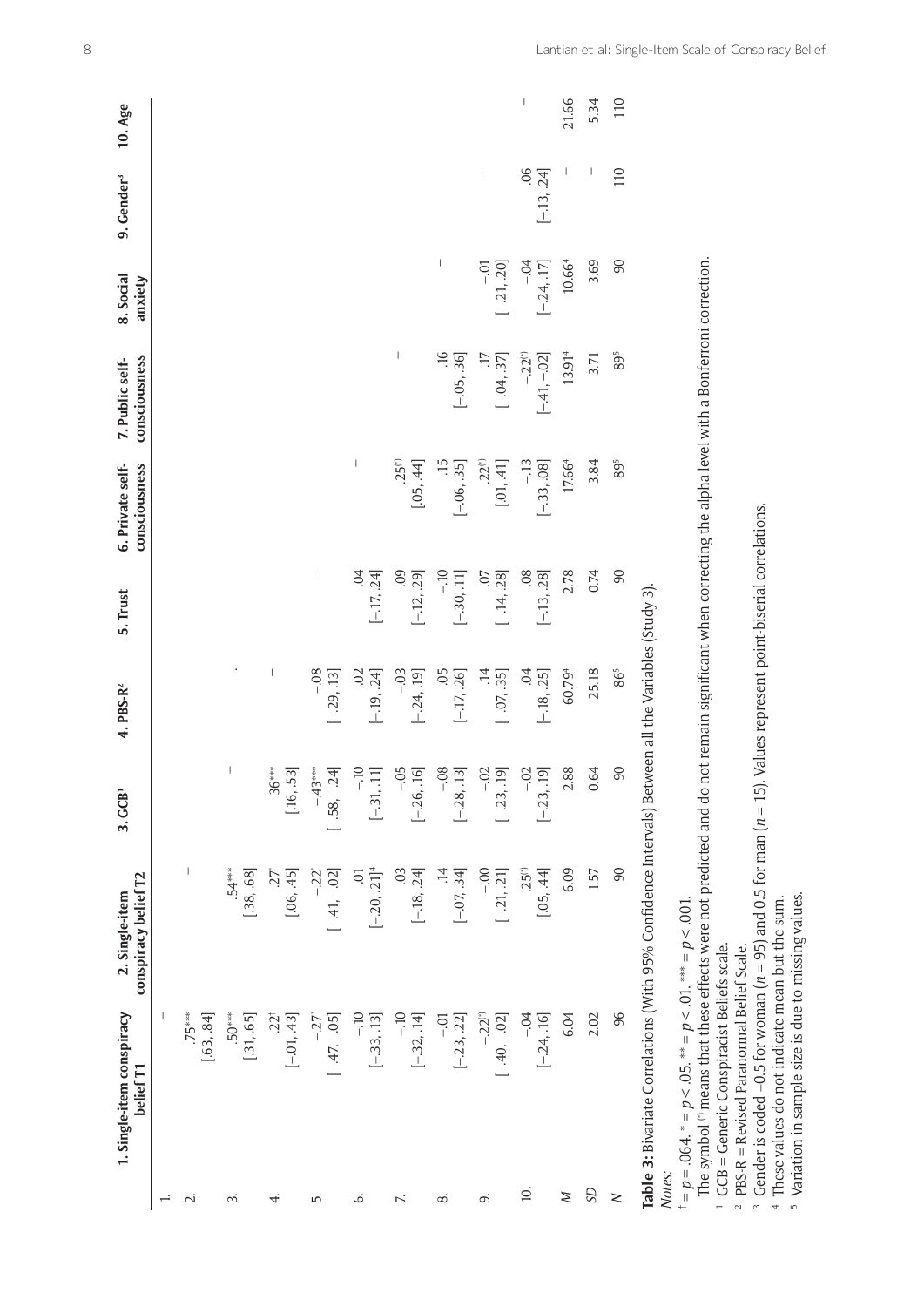data showing that our French version of the GCB has good predictive, convergent, and discriminant validities. As for the CMQ, our French version was included in Study 1 and its results provide data showing a good predictive validity. The same conclusion applies for our French version of the BCTI, but it worth recalling that this French version includes 10 items instead of 15 as in the original version (we did so because 5 items were less relevant in the French context). In addition, these scales had good reliability. Finally, we need to mention that since the primary role of our work was not to fully validate these scales, we did not study the multidimensional structure of the two longest scales. We limited our investigation to the way these two scales are often used, namely as global measures of belief in conspiracy theories.

Of course, the single-item conspiracy belief scale is not immune to criticisms. One could first argue that although it is a single-item scale, instructions are quite long and that in terms of the number of words, the overall scale might be almost as long as say a 5-item measure. We would argue that the instructions given prior to the rating scale might be necessary to narrow the focus of the measure to belief in conspiracy theories and nothing else. Of course one could test whether the presence or the absence (or a shorter version) of the instructions produces any meaningful difference in the answers, but the challenge would be to ensure that the instructions are still easily understood. Importantly, we would also argue that reading instructions cannot be directly compared with thinking about and answering each item. To test this reasoning, we conducted an additional short study. In this study, we asked 37 American MTurkers to complete the single-item conspiracy belief scale and the 5-item *Conspiracy Mentality Questionnaire* (CMQ; Bruder et al., 2013) in a counterbalanced order. Importantly, we recorded the time it took to complete each scale. These data show that participants were significantly faster in answering the single-item conspiracy belief scale (*M* = 23.13 s, *SD* = 12.02) than they were to answer the 5-item CMQ (*M* = 36.48 s, *SD* = 24.01), *t*(36) = 4.20,  $p < .001$ ,  $\eta^2 = .33$ .

Another limitation of our studies could be that we applied our scale to only two countries (i.e., France and the United States). The validity of the scale in other countries should be systematically investigated in future studies. In the same vein, the unbalanced samples with a majority of women (especially in Studies 1 and 3), as well as their specificity (i.e., students and MTurkers) could limit the generalizability of our findings. Also, we recognize that this instrument is not adjusted for research intended to explore the potential multidimensionality of conspiracy belief. Nevertheless, until now, even when assumed multidimensional conspiracy belief scales were used, only the unidimensional aspect of conspiracy belief was considered (Brotherton & Eser, 2015; Brotherton & French, 2014;

Brotherton & French, 2015). Finally, one might wonder whether the single-item conspiracy scale measure only a sub-dimension of conspiracy beliefs (e.g., governmental conspiracy theories). The fact that the single-item conspiracy belief scale correlates significantly with all the conspiracy belief subscales, in Studies 1 and 2, shows that it is not the case.

In conclusion, we have shown that the single-item conspiracy belief scale described in this research satisfies reliability and validity requirements and can therefore be used as a reliable and valid measure of the extent to which a person endorses conspiratorial explanations. Since the instrument is easy to administer, with minimum time burden to researchers and participants, we recommend its use particularly when time is constrained, in large-scale surveys where the number of questions is limited, or in exploratory research.

# **Data availability**

All raw data and statistical scripts corresponding to all of the results presented in this paper are available at Lantian, Muller, Nurra, and Douglas (2015).

#### **Competing Interests**

The authors declare that they have no competing interests.

#### **Acknowledgement**

We thank David Cross for his help in translating the scales and the Marguerite research group for their helpful comments. This research was funded by the French Ministry of Research and Education, and the University Institute of France. This work was conducted during Anthony Lantian's doctoral dissertation under the supervision of Dominique Muller and Cécile Nurra.

# **Appendix A**

Instructions and response formats of the single-item conspiracy belief scale.

#### **French version**

Différents évènements politiques ou sociaux importants (comme par exemple les attentats du 11 Septembre 2001, la mort de Lady Diana, l'assassinat de JFK) font l'objet de discussions. Il est suggéré que la « version officielle » de ces évènements serait une tentative de dissimulation de la vérité au grand public. Cette « version officielle » masquerait le fait que ces évènements aient été planifiés à l'avance et secrètement préparés par une alliance cachée d'individus ou d'organisations puissantes (comme par exemple les services secrets ou un gouvernement) ayant des intentions malveillantes. Et vous, qu'en pensez-vous ?

Pour répondre, vous devez indiquer (en cochant la case appropriée) dans quelle mesure la phrase ci-dessous correspond à ce que vous pensez :

|                                                       |  | Complètement faux Complètement vrai |  |  |                   |  |  |  |  |
|-------------------------------------------------------|--|-------------------------------------|--|--|-------------------|--|--|--|--|
|                                                       |  |                                     |  |  | 1 2 3 4 5 6 7 8 9 |  |  |  |  |
| donnée par les autorités cache très souvent la vérité |  |                                     |  |  |                   |  |  |  |  |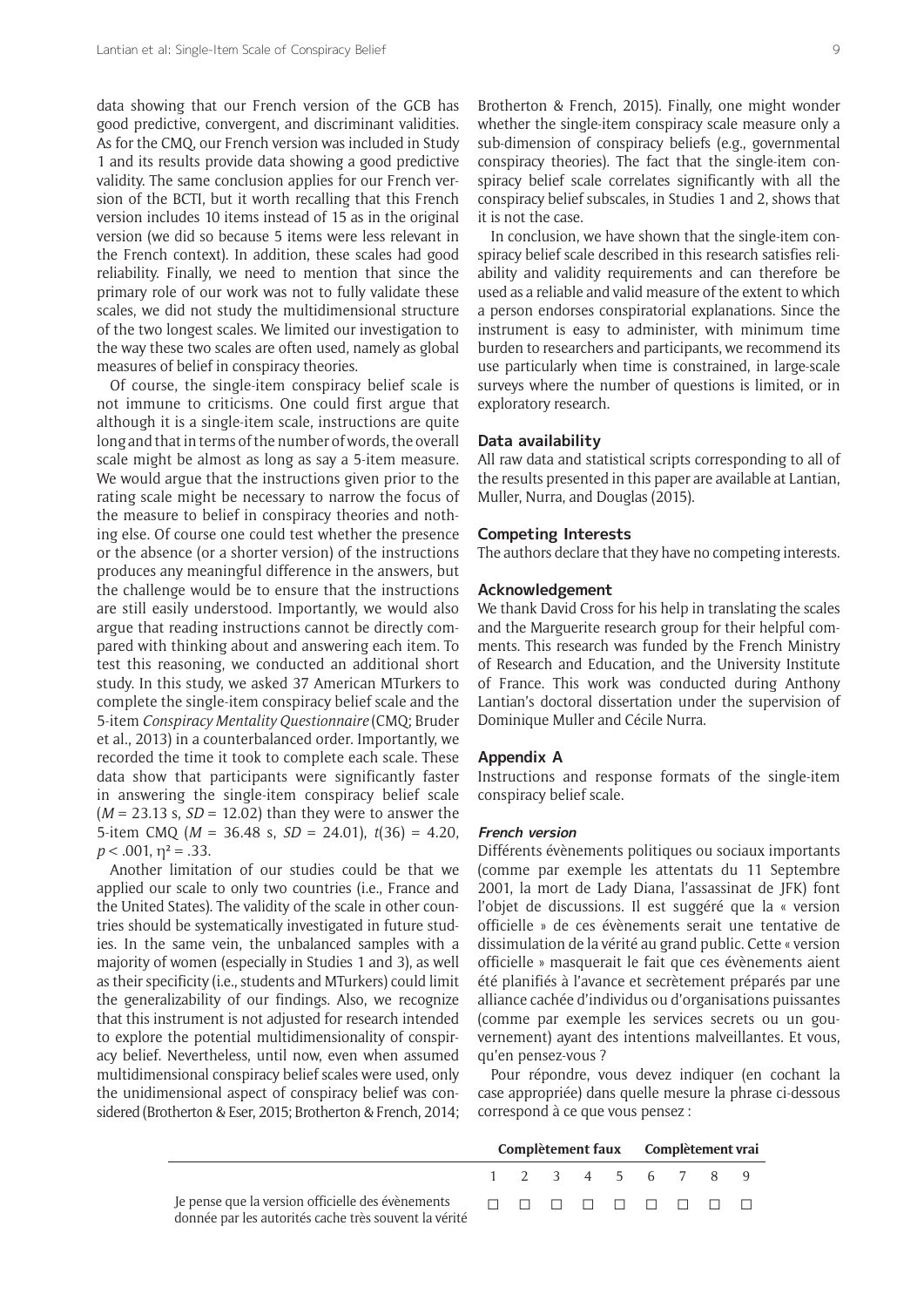# **English version**

Some political and social events are debated (for example 09/11 attacks, the death of Lady Diana, the assassination of John F. Kennedy). It is suggested that the "official version" of these events could be an attempt to hide the truth to the public. This "official version" could mask the fact that these events have been planned and secretly prepared by a covert alliance of powerful individuals or organizations (for example secret services or government). What do you think?

To answer, please indicate to what extent the sentence below represents how you think about this:

**Completely false Completely true**

|                                               |  |  |  | 1 2 3 4 5 6 7 8 9 |  |
|-----------------------------------------------|--|--|--|-------------------|--|
| by the authorities very often hides the truth |  |  |  |                   |  |

# **Appendix B**

French version of the *Generic Conspiracist Beliefs* scale (Brotherton, French, & Pickering, 2013).

Il est souvent question de savoir si oui ou non le grand public a accès à toute la vérité concernant diverses questions importantes. Cette brève étude a été conçue pour évaluer vos croyances sur certaines de ces questions. Veuillez indiquer sur l'échelle suivante, s'il vous plait, dans quelle mesure vous croyez que chaque déclaration est susceptible d'être vraie en fonction de l'échelle suivante : *certainement pas vraie*, *probablement pas vraie*, *indécis*, *probablement vraie*, *certainement vraie*.

- 1. L'État est impliqué dans le meurtre de citoyens innocents et/ou de personnalités célèbres, et le garde secret.
- 2. Le pouvoir détenu par les chefs d'État est secondaire comparé à celui de petits groupes inconnus qui contrôlent réellement la politique mondiale.
- 3. Des organisations secrètes communiquent avec les extraterrestres, mais cachent ce fait au grand public.
- 4. La propagation de certains virus et/ou maladies est le résultat d'actions délibérées et dissimulées de certaines organisations.
- 5. Des groupes de scientifiques manipulent, fabriquent ou suppriment des preuves pour tromper le grand public.
- 6. L'État permet et commet des actes de terrorisme sur son propre sol, camouflant son implication.
- 7. Un petit groupe secret de personnes est responsable de toutes les principales décisions qui sont prises dans le monde, comme entrer en guerre.
- 8. Des preuves de contacts extraterrestres sont dissimulées au grand public.
- 9. Des technologies permettant le contrôle de la pensée sont utilisées sur les gens à leur insu.
- 10. De nouvelles technologies de pointe qui pourraient nuire à l'industrie actuelle sont gardées secrètes.
- 11. L'État utilise des personnes comme boucs émissaires pour cacher son implication dans des activités criminelles.
- 12. Certains évènements importants ont été le résultat de l'activité de petits groupes qui manipulent secrètement les évènements mondiaux.
- 13. Certaines observations et rumeurs concernant les OVNIs ont été planifiées ou organisées pour détourner

l'attention du grand public de véritables contacts extraterrestres.

- 14. Des expériences impliquant de nouvelles drogues ou technologies sont régulièrement menées sur le grand public à son insu ou sans son consentement.
- 15. Beaucoup d'informations importantes sont délibérément dissimulées au public pour préserver des intérêts personnels.

# **Appendix C**

French version of the *Belief in Conspiracy Theories Inventory* (Swami, Chamorro-Premuzic, & Furnham, 2010).

De nombreuses discussions ont eu lieu concernant différents évènements historiques. Ces discussions suggèrent que la « version officielle » de ces évènements serait une tentative de dissimulation de la vérité au grand public. Ci-dessous, voici une liste d'évènements pour lesquels la version officielle a été contestée. Pour chacun de ces évènements, nous aimerions que vous indiquiez dans quelle mesure vous croyez que la version proposée des évènements (version non-officielle) est vraie ou fausse en cochant la case correspondant au numéro approprié.

- 1. Un groupe puissant et secret connu sous le nom du Nouvel Ordre Mondial, projette de diriger le monde à travers la mise en place d'un gouvernement autonome mondial qui viendrait remplacer le gouvernement souverain.
- 2. Les services américains ont intentionnellement créé l'épidémie du SIDA et l'ont administré aux Noirs et aux homosexuels dans les années 70.
- 3. L'assassinat de Martin Luther King est le résultat d'une conspiration organisée par les services gouvernementaux américains comme la CIA et le FBI.
- 4. L'atterrissage d'Apollo sur la lune ne s'est jamais passé et a été monté dans un studio de film à Hollywood.
- 5. La Zone 51 dans le Nevada, aux États-Unis, est une base militaire secrète qui abrite des vaisseaux extraterrestres cachés et/ou des corps d'extraterrestres.
- 6. Le gouvernement des États-Unis a laissé faire les attaques du 11 Septembre de façon à avoir une excuse pour réaliser leurs objectifs à l'étranger (par exemple les guerres en Afghanistan et en Irak) et nationaux (par exemple l'attaque des libertés civiles) qui ont été déterminés avant les attaques.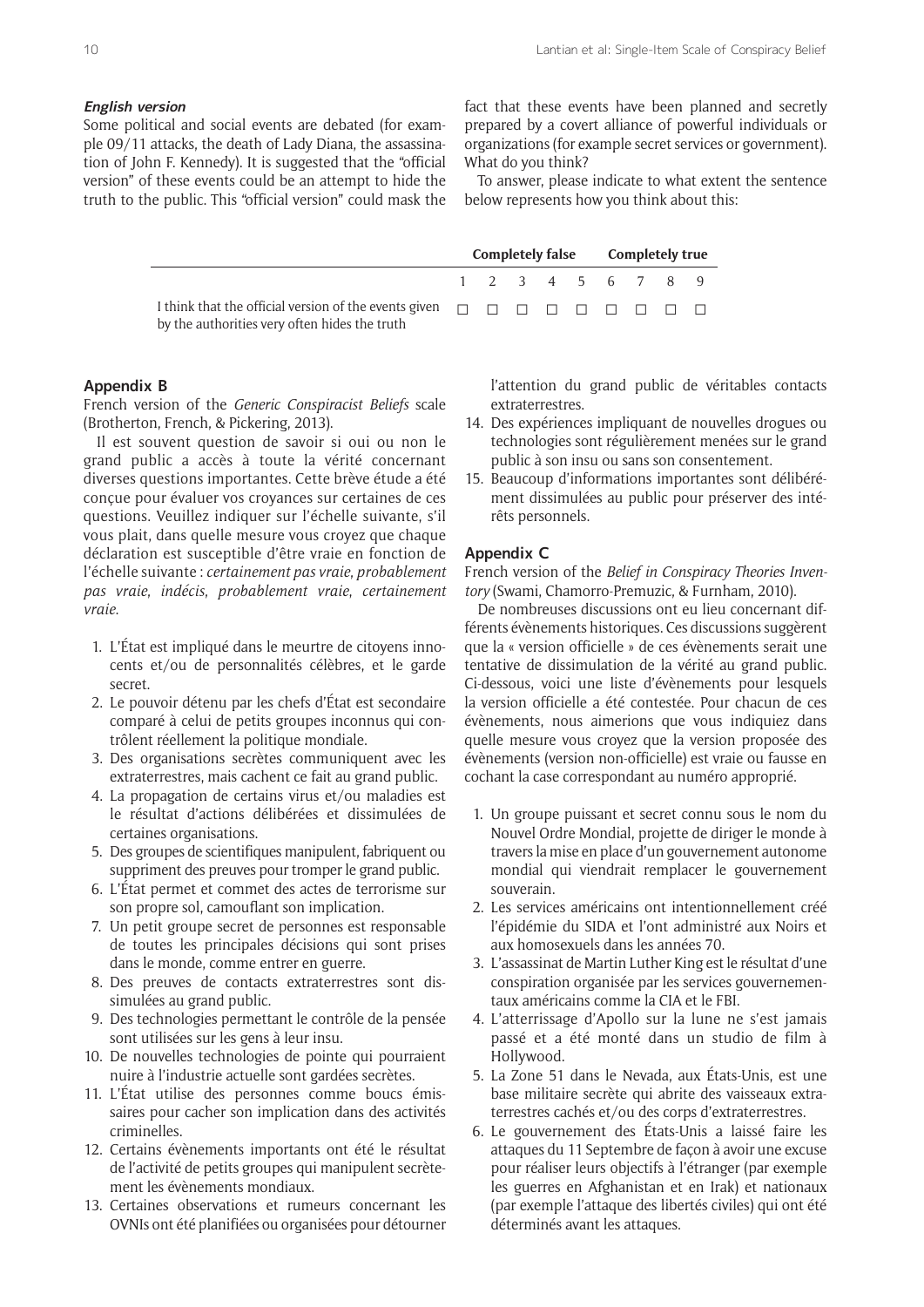- 7. L'assassinat de John F. Kennedy n'a pas été commis par un tireur isolé, Lee Harvey Oswald, mais par une conspiration organisée pour tuer le Président.
- 8. En Juillet 1947, les forces militaires des États-Unis ont récupéré les débris d'un vaisseau extraterrestre à Roswell, au Nouveau Mexique. Ils ont ensuite caché cet évènement.
- 9. La mort de la princesse Diana n'était pas un accident, mais plutôt un assassinat organisé par des membres de la famille royale britannique qui ne l'aimait pas.
- 10. Des groupes d'intérêts suppriment, ou ont par le passé supprimé, des technologies qui pourraient produire de l'énergie à coût réduit ou à émission polluante réduite.

# **Appendix D**

French version of the *Conspiracy Mentality Questionnaire* (Bruder, Haffke, Neave, Nouripanah, & Imhoff, 2013)

Pour chacune de ces affirmations ci-dessous, veuillez cocher la case correspondant au chiffre approprié pour indiquer, selon vous, dans quelle mesure vous pensez que ces affirmations sont vraies. Il n'y a pas de réponse objectivement vraie ou fausse, nous sommes intéressés par vos opinions personnelles.

Je pense que :

. . . beaucoup de choses très importantes se produisent dans le monde dont le grand public n'est pas informé.

. . . les politiciens ne nous disent généralement pas ce qui motive réellement leurs décisions.

. . . les agences gouvernementales surveillent étroitement les citoyens.

. . . des événements qui, en apparence, ne semblent pas avoir de lien sont souvent le résultat d'activités secrètes.

. . . il existe des organisations secrètes qui influencent considérablement les décisions politiques.

# **Appendix E**

Instructions and response formats of the quasibehavioral measure of registration to the conspiracy newsletter.

If you wish to receive more information about the truth concerning different events and facts (deliberately hidden by the authorities) please select "I am interested in receiving this newsletter". You will receive approximately two private messages a month ("newsletter about controversial events") via private message in your Mturk account. If you are not interested, please simply select "I am not interested in receiving this newsletter". Of course, your answer will have no impact on your payment.

I am not interested in receiving this newsletter I am interested in receiving this newsletter

 $\overline{\phantom{a}}$ 

#### **Notes**

- <sup>1</sup> All raw data and statistical scripts corresponding to all of the results presented in this paper are available at [https://osf.io/k6zxr/.](https://osf.io/k6zxr/)
- <sup>2</sup> The four orders were: (1) CMQ/GCB/BCTI-10/singleitem  $(n = 37)$ , (2) GCB/CMQ/single-item/BCTI-10 (*n* = 39), (3) BCTI-10/single-item/GCB/CMQ (*n* = 38), (4) single-item/BCTI-10/CMQ /GCB (*n* = 38).
- <sup>3</sup> The GCB scale could also be subdivided into five dimensions (Brotherton et al., 2013). Based on the initial structure of the scale, we computed the five dimensions of the GCB: government malfeasance (GM,  $n = 152$ ,  $M = 2.86$ ,  $SD = 0.93$ ,  $\alpha = .67$ ), extraterrestrial cover-up (ET,  $n = 151$ ,  $M = 1.78$ ,  $SD = 0.92$ ,  $\alpha = .86$ ), malevolent global conspiracies (MG, *n* = 152, *M* = 3.05, *SD* = 0.91,  $\alpha$  = .74), personal well-being (PW,  $n = 152$ ,  $M = 2.51$ ,  $SD = 0.87$ ,  $\alpha = .59$ ), and control of information (CI,  $n = 152$ ,  $M = 3.88$ ,  $SD = 0.73$ ,  $\alpha = .54$ ). The following results present the bivariate correlation coefficient (*r*) between the single-item conspiracy belief scale and each of the GCB's five dimensions in Study 1: singleitem/GM = .49, 95% CI [.35, .60], *p* < .001; singleitem/ET = .21, [.05, .36], *p* = .01; single-item/MG = .33 [.18, .46], *p* < .001; single-item/PW = .43, [.29, .55], *p* < .001; single-item/CI = .40 [.26, .53], *p* < .001.
- <sup>4</sup> We retained the item numbers 1-4-5-6-7-8-9-10-11-14 from the BCTI scale, to form the BCTI-10.

<sup>5</sup> Based on the initial structure of the scale, we computed the five dimensions of the GCB: GM  $(n = 267)$ . *M* = 2.90, *SD* = 1.12,  $\alpha$  = .85), ET ( $n = 267$ , *M* = 2.27, *SD* = 1.19,  $\alpha$  = .89), MG ( $n = 267$ ,  $M = 2.68$ , *SD* = 1.18,  $\alpha$  = .89), PW ( $n = 267$ ,  $M = 2.59$ ,  $SD = 1.06$ ,  $\alpha$  = .80), and CI ( $n = 267$ ,  $M = 3.46$ ,  $SD = 0.92$ ,  $\alpha = .66$ ). The following results present the bivariate correlation coefficient (*r*) between the single-item conspiracy belief scale and each of the GCB's five dimensions in Study 2: single-item/GM = .70, 95% CI [.63, .76], *p* < .001; single-item/ET = .55, [.46, .63], *p* < .001; single-item/ MG = .65 [.57, .71], *p* < .001; single-item/PW = .59, [.51, .67], *p* < .001; single-item/CI = .54 [.45, .62], *p* < .001.

#### **References**

- **Abalakina-Paap, M., Stephan, W. G., Craig, T.,** & **Gregory, W. L.** (1999). Beliefs in conspiracies. *Political Psychology, 20*, 637–647. DOI: [http://](http://dx.doi.org/10.1111/0162-895X.00160) [dx.doi.org/10.1111/0162-895X.00160](http://dx.doi.org/10.1111/0162-895X.00160)
- **Berinsky, A. J., Huber, G. A.,** & **Lenz, G. S.** (2012). Evaluating online labor markets for experimental research: Amazon. com's Mechanical Turk. *Political Analysis, 20*, 351–368. DOI: <http://dx.doi.org/10.1093/pan/mpr057>
- **Bouvet, R., Djeriouat, H., Goutaudier, N., Py, J.,** & **Chabrol, H.** (2014). Validation française de la Revised Paranormal Belief Scale. [French validation of the Revised Paranormal Belief Scale]. *L'Encéphale, 40*,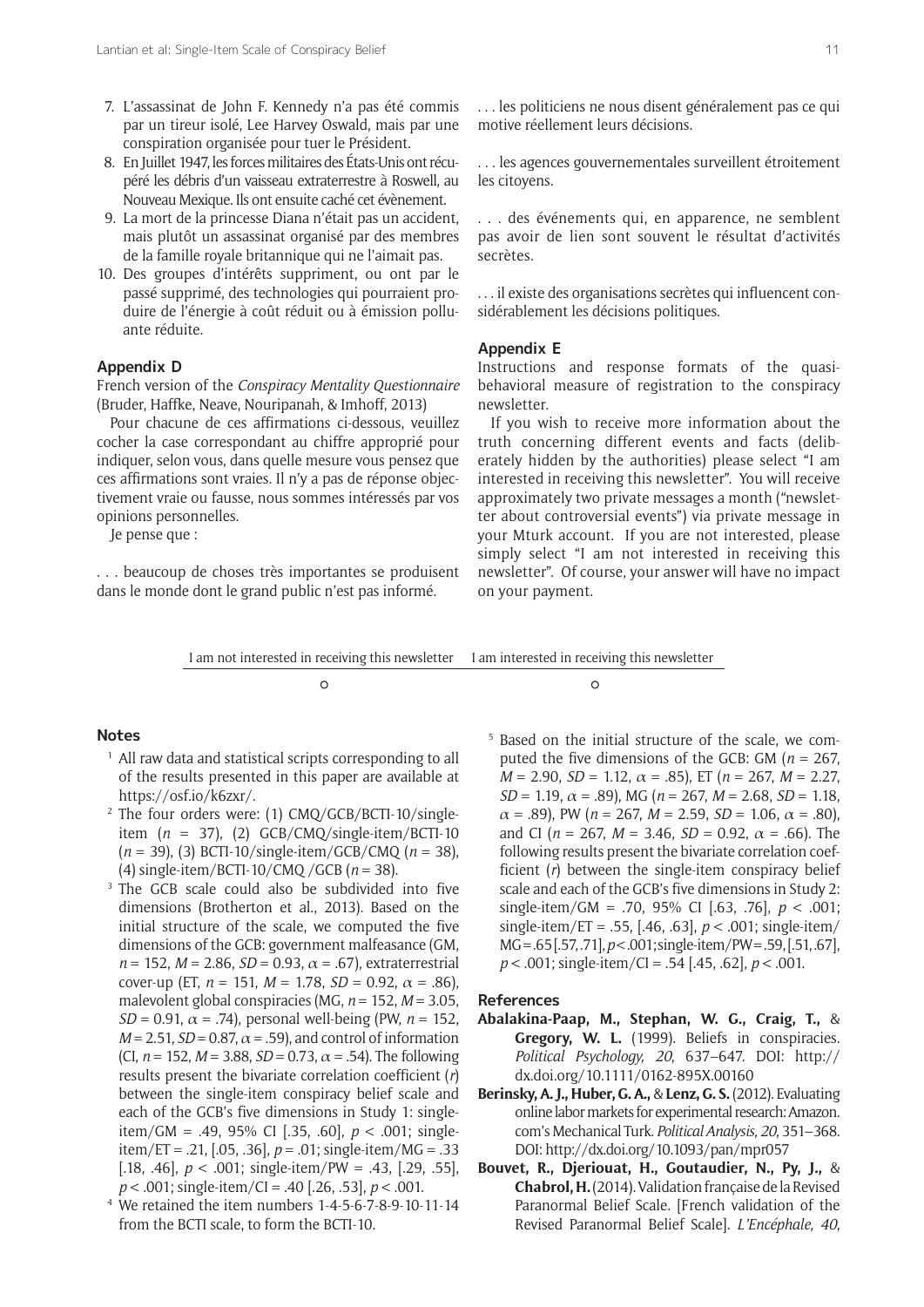308–314*.* DOI: [http://dx.doi.org/10.1016/](http://dx.doi.org/10.1016/j.encep.2014.01.004) [j.encep.2014.01.004](http://dx.doi.org/10.1016/j.encep.2014.01.004)

- **Brotherton, R.,** & **Eser, S.** (2015). Bored to fears: Boredom proneness, paranoia, and conspiracy theories. *Personality and Individual Differences, 80*, 1–5. DOI: <http://dx.doi.org/10.1016/j.paid.2015.02.011>
- **Brotherton, R.,** & **French, C. C.** (2014). Belief in conspiracy theories and susceptibility to the conjunction fallacy. *Applied Cognitive Psychology, 28*, 238–248. DOI: <http://dx.doi.org/10.1002/acp.2995>
- **Brotherton, R.,** & **French, C. C.** (2015). Intention seekers: Conspiracist ideation and biased attributions of intentionality. *PLoS ONE, 10*, e0124125. DOI: [http://](http://dx.doi.org/10.1371/journal.pone.0124125) [dx.doi.org/10.1371/journal.pone.0124125](http://dx.doi.org/10.1371/journal.pone.0124125)
- **Brotherton, R., French, C. C.,** & **Pickering, A. D.** (2013). Measuring belief in conspiracy theories: The Generic Conspiracist Beliefs Scale. *Frontiers in Psychology, 4*, 279. DOI: [http://dx.doi.org/10.3389/](http://dx.doi.org/10.3389/fpsyg.2013.00279) [fpsyg.2013.00279](http://dx.doi.org/10.3389/fpsyg.2013.00279)
- **Bruder, M., Haffke, P., Neave, N., Nouripanah, N.,** & **Imhoff, R.** (2013). Measuring individual differences in generic beliefs in conspiracy theories across cultures: Conspiracy Mentality Questionnaire. *Frontiers in Psychology, 4*, 225. DOI: [http://dx.doi.](http://dx.doi.org/10.3389/fpsyg.2013.00225) [org/10.3389/fpsyg.2013.00225](http://dx.doi.org/10.3389/fpsyg.2013.00225)
- **Buhrmester, M., Kwang, T.,** & **Gosling, S. D.** (2011). Amazon's Mechanical Turk: A new source of inexpensive, yet high-quality, data? *Perspectives on Psychological Science, 6*, 3–5. DOI: [http://dx.doi.](http://dx.doi.org/10.1177/1745691610393980) [org/10.1177/1745691610393980](http://dx.doi.org/10.1177/1745691610393980)
- **Cohen, J.** (1992). A power primer. *Psychological Bulletin, 112*, 155–159. DOI: [http://dx.doi.org/10.1037/](http://dx.doi.org/10.1037/0033-2909.112.1.155) [0033-2909.112.1.155](http://dx.doi.org/10.1037/0033-2909.112.1.155)
- **Dagnall, N., Drinkwater, K., Parker, A., Denovan, A.,** & **Parton, M.** (2015). Conspiracy theory and cognitive style: A worldview. *Frontiers in Psychology, 6*, 206. DOI: <http://dx.doi.org/10.3389/fpsyg.2015.00206>
- **Darwin, H., Neave, N.,** & **Holmes, J.** (2011). Belief in conspiracy theories. The role of paranormal belief, paranoid ideation and schizotypy. *Personality and Individual Differences, 50*, 1289–1293. DOI: [http://](http://dx.doi.org/10.1016/j.paid.2011.02.027) [dx.doi.org/10.1016/j.paid.2011.02.027](http://dx.doi.org/10.1016/j.paid.2011.02.027)
- **Davey, H. M., Barratt, A. L., Butow, P. N.,** & **Deeks, J. J.** (2007). A one-item question with a Likert or Visual Analog Scale adequately measured current anxiety. *Journal of Clinical Epidemiology, 60*, 356–360. DOI: <http://dx.doi.org/10.1016/j.jclinepi.2006.07.015>
- **Douglas, K. M.,** & **Sutton, R. M.** (2008). The hidden impact of conspiracy theories: Perceived and actual influence of theories surrounding the death of Princess Diana. *The Journal of Social Psychology, 148*, 210–222. DOI: [http://dx.doi.org/10.3200/](http://dx.doi.org/10.3200/SOCP.148.2.210-222) [SOCP.148.2.210-222](http://dx.doi.org/10.3200/SOCP.148.2.210-222)
- **Douglas, K. M.,** & **Sutton, R. M.** (2011). Does it take one to know one? Endorsement of conspiracy theories is influenced by personal willingness to conspire. *British Journal of Social Psychology,50*, 544–552. DOI: [http://](http://dx.doi.org/10.1111/j.2044-8309.2010.02018.x) [dx.doi.org/10.1111/j.2044-8309.2010.02018.x](http://dx.doi.org/10.1111/j.2044-8309.2010.02018.x)
- **Edwards, P., Roberts, I., Sandercock, P.,** & **Frost, C.** (2004). Follow-up by mail in clinical trials. Does

questionnaire length matter? *Controlled Clinical Trials, 25*, 31–52. DOI: [http://dx.doi.org/10.1016/j.](http://dx.doi.org/10.1016/j.cct.2003.08.013) [cct.2003.08.013](http://dx.doi.org/10.1016/j.cct.2003.08.013)

- **Goertzel, T.** (1994). Belief in conspiracy theories. *Political Psychology, 15*, 731–742. DOI: [http://dx.doi.](http://dx.doi.org/10.2307/3791630) [org/10.2307/3791630](http://dx.doi.org/10.2307/3791630)
- **Gombin, J.** (2013). *Conspiracy theories in France*. *Interim report*. Retrieved from Counterpoint website: [http://web.archive.org/web/20150202080751/](http://web.archive.org/web/20150202080751/http://counterpoint.uk.com/wp-content/uploads/2013/05/Conspiracy-Theories-in-France-interim-report-3rd-May.pdf) [http://counterpoint.uk.com/wp-content/](http://web.archive.org/web/20150202080751/http://counterpoint.uk.com/wp-content/uploads/2013/05/Conspiracy-Theories-in-France-interim-report-3rd-May.pdf) [uploads/2013/05/Conspiracy-Theories-in-France](http://web.archive.org/web/20150202080751/http://counterpoint.uk.com/wp-content/uploads/2013/05/Conspiracy-Theories-in-France-interim-report-3rd-May.pdf)[interim-report-3rd-May.pdf.](http://web.archive.org/web/20150202080751/http://counterpoint.uk.com/wp-content/uploads/2013/05/Conspiracy-Theories-in-France-interim-report-3rd-May.pdf)
- **Gray, M.** (2010). Revisiting Saddam Hussein's political language: The sources and roles of conspiracy theories. *Arab Studies Quarterly, 32,* 28–46. Retrieved from <http://www.jstor.org/stable/41858602>.
- **Gyárfášová, O., Krekó, P., Mesežnikov, G., Molnár, C.,** & **Morris, M.** (2013). *The conspiratorial mindset in the age of transition: Conspiracy theories in France, Hungary and Slovakia – Survey results*. Retrieved from IVO website: [http://www.ivo.sk/buxus/docs//](http://www.ivo.sk/buxus/docs//publikacie/subory/The_Conspiratorial_Mindset_in_an_Age_of_Transition.pdf) [publikacie/subory/The\\_Conspiratorial\\_Mindset\\_](http://www.ivo.sk/buxus/docs//publikacie/subory/The_Conspiratorial_Mindset_in_an_Age_of_Transition.pdf) [in\\_an\\_Age\\_of\\_Transition.pdf.](http://www.ivo.sk/buxus/docs//publikacie/subory/The_Conspiratorial_Mindset_in_an_Age_of_Transition.pdf)
- **Husting, G.,** & **Orr, M.** (2007). Dangerous machinery: "Conspiracy theorist" as a transpersonal strategy of exclusion. *Symbolic Interaction, 30*, 127–150. DOI: <http://dx.doi.org/10.1525/si.2007.30.2.127>
- **Imhoff, R.,** & **Bruder, M.** (2014). Speaking (Un-)truth to power: Conspiracy mentality as a generalised political attitude. *European Journal of Personality, 28*, 25–43. DOI:<http://dx.doi.org/10.1002/per.1930>
- **Jolley, D.,** & **Douglas, K. M.** (2014a). The social consequences of conspiracism: Exposure to conspiracy theories decreases intentions to engage in politics and to reduce one's carbon footprint. *British Journal of Psychology, 105*, 35–56. DOI: [http://dx.doi.](http://dx.doi.org/10.1111/bjop.12018) [org/10.1111/bjop.12018](http://dx.doi.org/10.1111/bjop.12018)
- **Jolley, D.,** & **Douglas, K. M.** (2014b). The effects of antivaccine conspiracy theories on vaccination intentions. *PLoS ONE, 9*, e89177. DOI: [http://dx.doi.](http://dx.doi.org/10.1371/journal.pone.0089177) [org/10.1371/journal.pone.0089177](http://dx.doi.org/10.1371/journal.pone.0089177)
- **Keeley, B. L.** (1999). Of conspiracy theories. *The Journal of Philosophy, 96*, 109–126. DOI: [http://dx.doi.](http://dx.doi.org/10.2307/2564659) [org/10.2307/2564659](http://dx.doi.org/10.2307/2564659)
- **Knight, P.** (2003). *Conspiracy theories in American history: An encyclopedia* (Vol. 1). Santa Barbara, CA: ABC-CLIO.
- **Konrath, S., Meier, B. P.,** & **Bushman, B. J.** (2014). Development and validation of the Single Item Narcissism Scale (SINS). *PLoS ONE, 9*, e103469. DOI: [http://](http://dx.doi.org/10.1371/journal.pone.0103469) [dx.doi.org/10.1371/journal.pone.0103469](http://dx.doi.org/10.1371/journal.pone.0103469)
- **Lantian, A., Muller, D., Nurra, C.,** & **Douglas, K. M.** (2015). Measuring belief in conspiracy theories: Validation of a French and English single-item scale. *Open Science Framework*. [Data and statistical scripts]. Retrieved from <https://osf.io/k6zxr/>.
- **Lewandowsky, S., Gignac, G. E.,** & **Oberauer, K.** (2013). The role of conspiracist ideation and worldviews in predicting rejection of science. *PLoS ONE, 8*, e75637. DOI: [http://dx.doi.org/10.1371/journal.](http://dx.doi.org/10.1371/journal.pone.0075637) [pone.0075637](http://dx.doi.org/10.1371/journal.pone.0075637)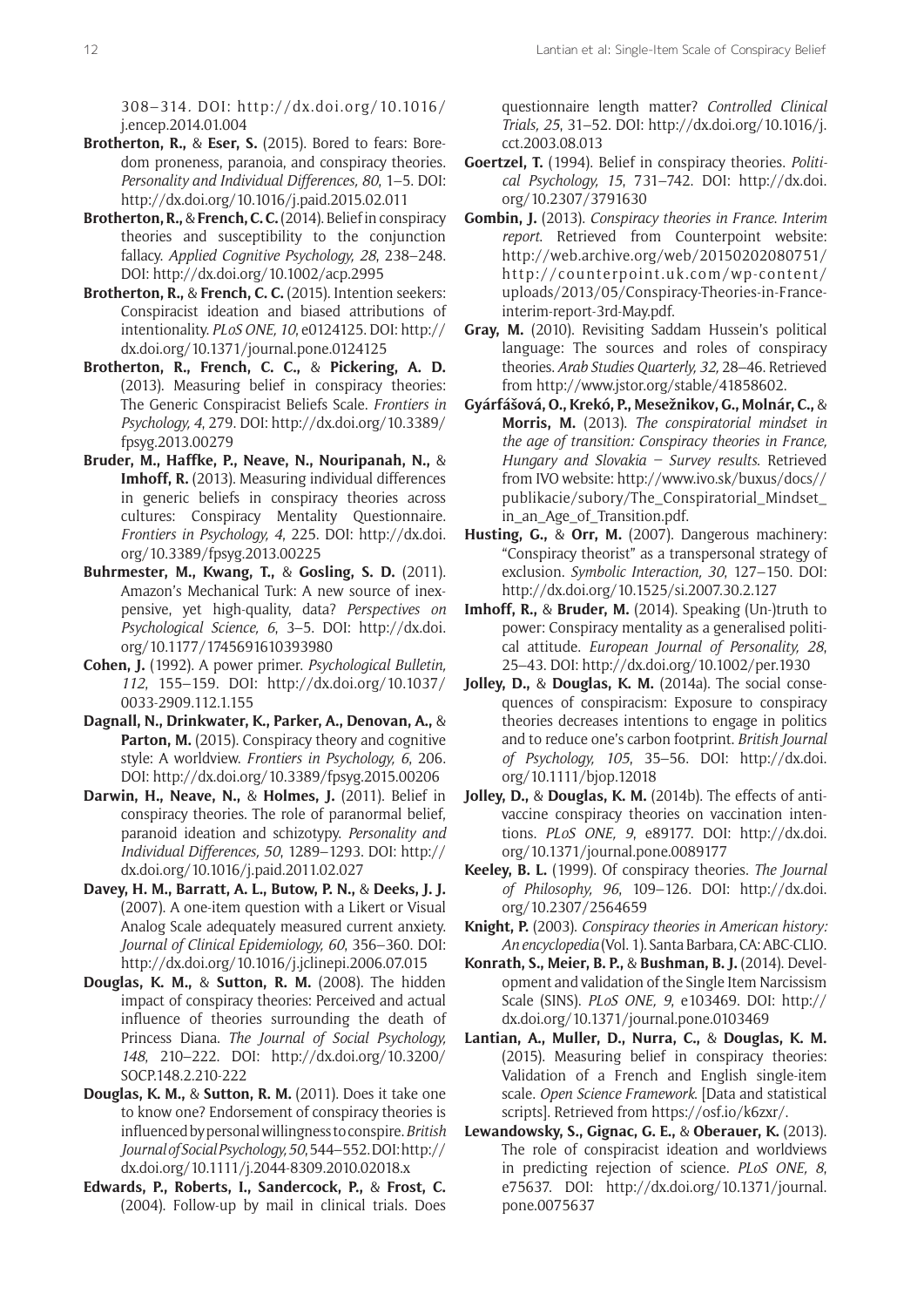- **Lobato, E., Mendoza, J., Sims, V.,** & **Chin, M.** (2014). Examining the relationship between conspiracy theories, paranormal beliefs, and pseudoscience acceptance among a university population. *Applied Cognitive Psychology, 28*, 617–625. DOI: [http://](http://dx.doi.org/10.1002/acp.3042) [dx.doi.org/10.1002/acp.3042](http://dx.doi.org/10.1002/acp.3042)
- **Longuet, M.** (2014, June 18). Un Français sur cinq séduit par les théories du complot. *LCI*. Retrieved from [http://web.archive.org/web/20150116191850/](http://web.archive.org/web/20150116191850/http://lci.tf1.fr/france/societe/la-theorie-du-complot-seduit-de-plus-en-plus-de-francais-8437665.html) [http://lci.tf1.fr/france/societe/la-theorie-du-complot](http://web.archive.org/web/20150116191850/http://lci.tf1.fr/france/societe/la-theorie-du-complot-seduit-de-plus-en-plus-de-francais-8437665.html)[seduit-de-plus-en-plus-de-francais-8437665.html](http://web.archive.org/web/20150116191850/http://lci.tf1.fr/france/societe/la-theorie-du-complot-seduit-de-plus-en-plus-de-francais-8437665.html).
- **Melley, T.** (2002). Agency, panic and the culture of conspiracy. In Knight, P. (Ed.), *Conspiracy nation: The politics of paranoia in postwar America*. New York, NY: New York University Press, pp. 57–81.
- **Moscovici, S.** (1987). The conspiracy mentality. In Graumann, C. F., & Moscovici, S. (Eds.), *Changing conceptions of conspiracy*. New York, NY: Springer, pp. 151–169. DOI: [http://dx.doi.org/10.1007/978-1-4612-4618-3\\_9](http://dx.doi.org/10.1007/978-1-4612-4618-3_9)
- **Newheiser, A. K., Farias, M.,** & **Tausch, N.** (2011). The functional nature of conspiracy beliefs: Examining the underpinnings of belief in the *Da Vinci Code* conspiracy. *Personality and Individual Differences, 51*, 1007–1011. DOI: [http://dx.doi.org/10.1016/j.](http://dx.doi.org/10.1016/j.paid.2011.08.011) [paid.2011.08.011](http://dx.doi.org/10.1016/j.paid.2011.08.011)
- **Oliver, J. E.,** & **Wood, T. J.** (2014). Conspiracy theories and the paranoid style(s) of mass opinion. *American Journal of Political Science, 58*, 952–966. DOI: <http://dx.doi.org/10.1111/ajps.12084>
- **Pelletier, L. G.,** & **Vallerand, R. J.** (1990). L'Échelle révisée de conscience de soi : Une traduction et une validation canadienne-française du «Revised Self-Consciousness Scale». [The Revised Self-Consciousness Scale: A translation and a French-Canadian validation of the Revised Self-Consciousness Scale.]. *Revue Canadienne des Sciences du Comportement, 22*, 191–206. DOI: [http://dx.doi.org/10.1037/](http://dx.doi.org/10.1037/h0078983) [h0078983](http://dx.doi.org/10.1037/h0078983)
- **Rammstedt, B.,** & **Beierlein, C.** (2014). Can't we make it any shorter? The limits of personality assessment and ways to overcome them. *Journal of Individual Differences, 35*, 212–220. DOI: [http://dx.doi.](http://dx.doi.org/10.1027/1614-0001/a000141) [org/10.1027/1614-0001/a000141](http://dx.doi.org/10.1027/1614-0001/a000141)
- **Robins, R. W., Hendin, H. M.,** & **Trzesniewski, K. H.** (2001). Measuring global self-esteem: Construct validation of a single-item measure and the Rosenberg Self-Esteem Scale. *Personality and Social Psychology Bulletin, 27*, 151–161. DOI: [http://dx.doi.](http://dx.doi.org/10.1177/0146167201272002) [org/10.1177/0146167201272002](http://dx.doi.org/10.1177/0146167201272002)
- **Robinson, J. P., Shaver, P. R.,** & **Wrightsman, L. S.** (1991). Criteria for scale selection and evaluation. In Robinson, J. P. Shaver, P. R., & Wrightsman, L. S. (Eds.), *Measures of personality and social psychological attitudes*. San Diego, CA: Academic Press, pp. 1–15. DOI: [http://](http://dx.doi.org/10.1016/B978-0-12-590241-0.50005-8) [dx.doi.org/10.1016/B978-0-12-590241-0.50005-8](http://dx.doi.org/10.1016/B978-0-12-590241-0.50005-8)
- **Sapountzis, A.,** & **Condor, S.** (2013). Conspiracy accounts as intergroup theories: challenging dominant understandings of social power and political legitimacy. *Political Psychology, 34*, 731–752. DOI: [http://](http://dx.doi.org/10.1111/pops.12015) [dx.doi.org/10.1111/pops.12015](http://dx.doi.org/10.1111/pops.12015)
- **Scheier, M. F.,** & **Carver, C. S.** (1985). The Self-Consciousness Scale: A revised version for use with general populations. *Journal of Applied Social Psychology, 15*, 687–699. DOI: [http://dx.doi.org/](http://dx.doi.org/10.1111/j.1559-1816.1985.tb02268.x) [10.1111/j.1559-1816.1985.tb02268.x](http://dx.doi.org/10.1111/j.1559-1816.1985.tb02268.x)
- **Schmidt, F. L.,** & **Hunter, J. E.** (1996). Measurement error in psychological research: Lessons from 26 research scenarios. *Psychological Methods, 1*, 199–223. DOI: <http://dx.doi.org/10.1037/1082-989X.1.2.199>
- **Sutton, R. M.,** & **Douglas, K. M.** (2014). Examining the monological nature of conspiracy theories. In van Prooijen, J.-W., & van Lange, P. A. M. (Eds.), *Power, politics, and paranoia: Why people are suspicious of their leaders*. Cambridge, UK: Cambridge University Press, pp. 254–272. DOI: [http://dx.doi.org/10.1017/](http://dx.doi.org/10.1017/CBO9781139565417.018) [CBO9781139565417.018](http://dx.doi.org/10.1017/CBO9781139565417.018)
- **Swami, V., Chamorro-Premuzic, T.,** & **Furnham, A.** (2010). Unanswered questions: A preliminary investigation of personality and individual difference predictors of 9/11 conspiracist beliefs. *Applied Cognitive Psychology, 24*, 749–761. DOI: [http://dx.doi.](http://dx.doi.org/10.1002/acp.1583) [org/10.1002/acp.1583](http://dx.doi.org/10.1002/acp.1583)
- **Swami, V., Coles, R., Stieger, S., Pietschnig, J., Furnham, A., Rehim, S.,** & **Voracek, M.** (2011). Conspiracist ideation in Britain and Austria: Evidence of a monological belief system and associations between individual psychological differences and real-world and fictitious conspiracy theories. *British Journal of Psychology, 102*, 443–463. DOI: [http://dx.doi.org/10.1111/j.2044-8295.](http://dx.doi.org/10.1111/j.2044-8295.2010.02004.x) [2010.02004.x](http://dx.doi.org/10.1111/j.2044-8295.2010.02004.x)
- **Swami, V., Pietschnig, J., Tran, U. S., Nader, I., Stieger, S.,** & **Voracek, M.** (2013). Lunar Lies: the impact of informational framing and individual differences in shaping conspiracist beliefs about the moon landings. *Applied Cognitive Psychology, 27*, 71–80. DOI: <http://dx.doi.org/10.1002/acp.2873>
- **Swami, V., Voracek, M., Stieger, S., Tran, U. S.,** & **Furnham, A.** (2014). Analytic thinking reduces belief in conspiracy theories. *Cognition, 133*, 572–585. DOI: [http://dx.doi.org/10.1016/j.cognition.](http://dx.doi.org/10.1016/j.cognition.2014.08.006) [2014.08.006](http://dx.doi.org/10.1016/j.cognition.2014.08.006)
- **Tobacyk, J.** (2004). A Revised Paranormal Belief Scale. *The International Journal of Transpersonal Studies, 23*, 94–98.
- **Wagner-Egger, P.,** & **Bangerter, A.** (2007). *La vérité est ailleurs: corrélats de l'adhésion aux théories du complot* [The truth lies elsewhere: Correlates of belief in conspiracy theories]. *Revue internationale de psychologie sociale, 20*, 31–61.
- **Wood, M. J.,** & **Douglas, K. M.** (2013). "What about building 7?" A social psychological study of online discussion of 9/11 conspiracy theories. *Frontiers in Psychology, 4*, 409. DOI: [http://dx.doi.org/10.3389/](http://dx.doi.org/10.3389/fpsyg.2013.00409) [fpsyg.2013.00409](http://dx.doi.org/10.3389/fpsyg.2013.00409)
- **Wood, M. J., Douglas, K. M.,** & **Sutton, R. M.** (2012). Dead and alive: Beliefs in contradictory conspiracy theories. *Social Psychological and Personality Science,3*, 767–773. DOI: [http://dx.doi.org/10.1177/](http://dx.doi.org/10.1177/1948550611434786) [1948550611434786](http://dx.doi.org/10.1177/1948550611434786)